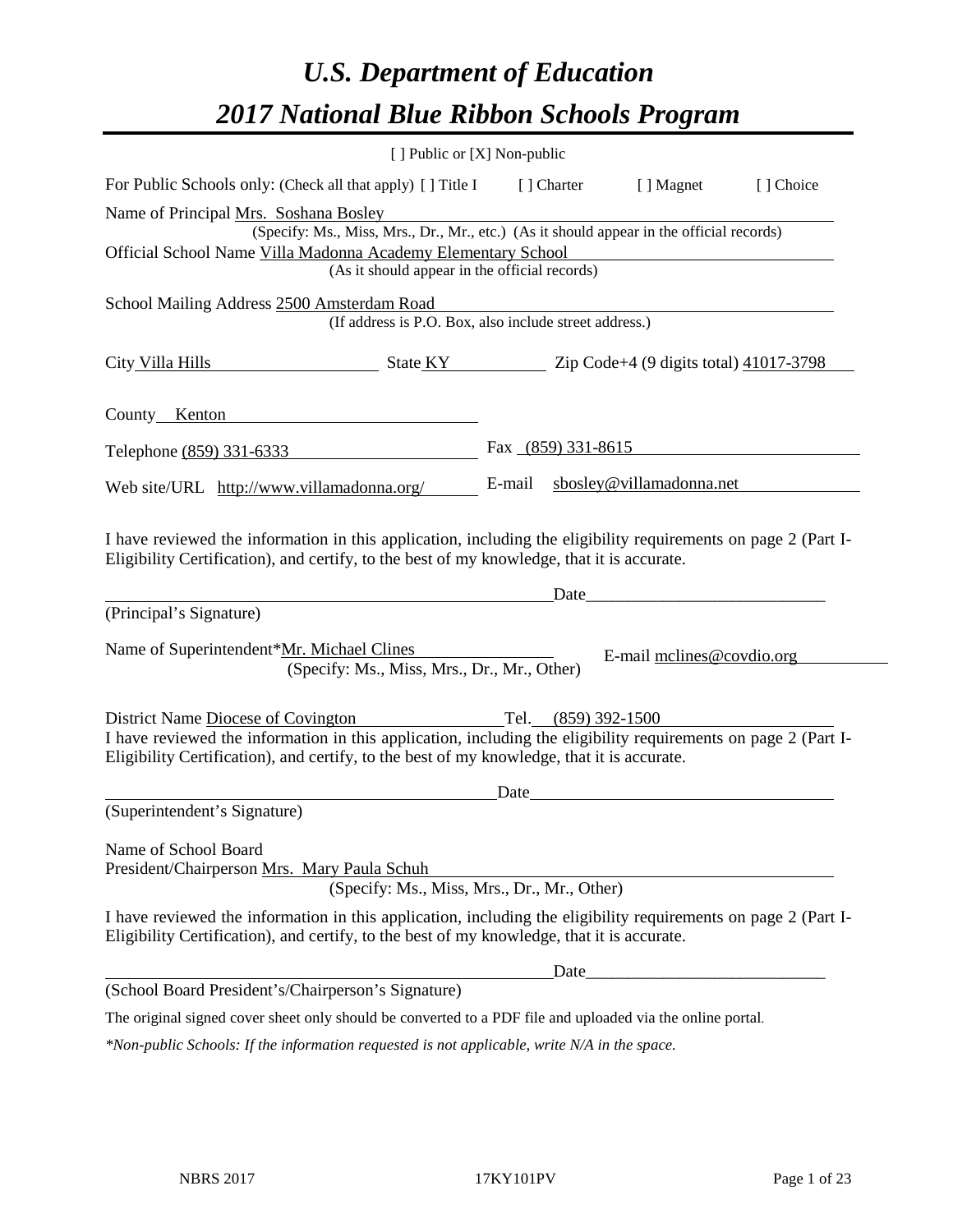- 1. The signatures on the first page of this application (cover page) certify that each of the statements below, concerning the school's eligibility and compliance with U.S. Department of Education and National Blue Ribbon Schools requirements, are true and correct. The school configuration includes one or more of grades K-12. (Schools on the same campus with one principal, even a K-12 school, must apply as an entire school.)
- 2. All nominated public schools must meet the state's performance targets in reading (or English language arts) and mathematics and other academic indicators (i.e., attendance rate and graduation rate), for the all students group and all subgroups, including having participation rates of at least 95 percent using the most recent accountability results available for nomination.
- 3. To meet final eligibility, all nominated public schools must be certified by states prior to September 2017 in order to meet all eligibility requirements. Any status appeals must be resolved at least two weeks before the awards ceremony for the school to receive the award.
- 4. If the school includes grades 7 or higher, the school must have foreign language as a part of its curriculum.
- 5. The school has been in existence for five full years, that is, from at least September 2011 and each tested grade must have been part of the school for the past three years.
- 6. The nominated school has not received the National Blue Ribbon Schools award in the past five years: 2012, 2013, 2014, 2015, or 2016.
- 7. The nominated school has no history of testing irregularities, nor have charges of irregularities been brought against the school at the time of nomination. The U.S. Department of Education reserves the right to disqualify a school's application and/or rescind a school's award if irregularities are later discovered and proven by the state.
- 8. The nominated school has not been identified by the state as "persistently dangerous" within the last two years.
- 9. The nominated school or district is not refusing Office of Civil Rights (OCR) access to information necessary to investigate a civil rights complaint or to conduct a district-wide compliance review.
- 10. The OCR has not issued a violation letter of findings to the school district concluding that the nominated school or the district as a whole has violated one or more of the civil rights statutes. A violation letter of findings will not be considered outstanding if OCR has accepted a corrective action plan from the district to remedy the violation.
- 11. The U.S. Department of Justice does not have a pending suit alleging that the nominated school or the school district as a whole has violated one or more of the civil rights statutes or the Constitution's equal protection clause.
- 12. There are no findings of violations of the Individuals with Disabilities Education Act in a U.S. Department of Education monitoring report that apply to the school or school district in question; or if there are such findings, the state or district has corrected, or agreed to correct, the findings.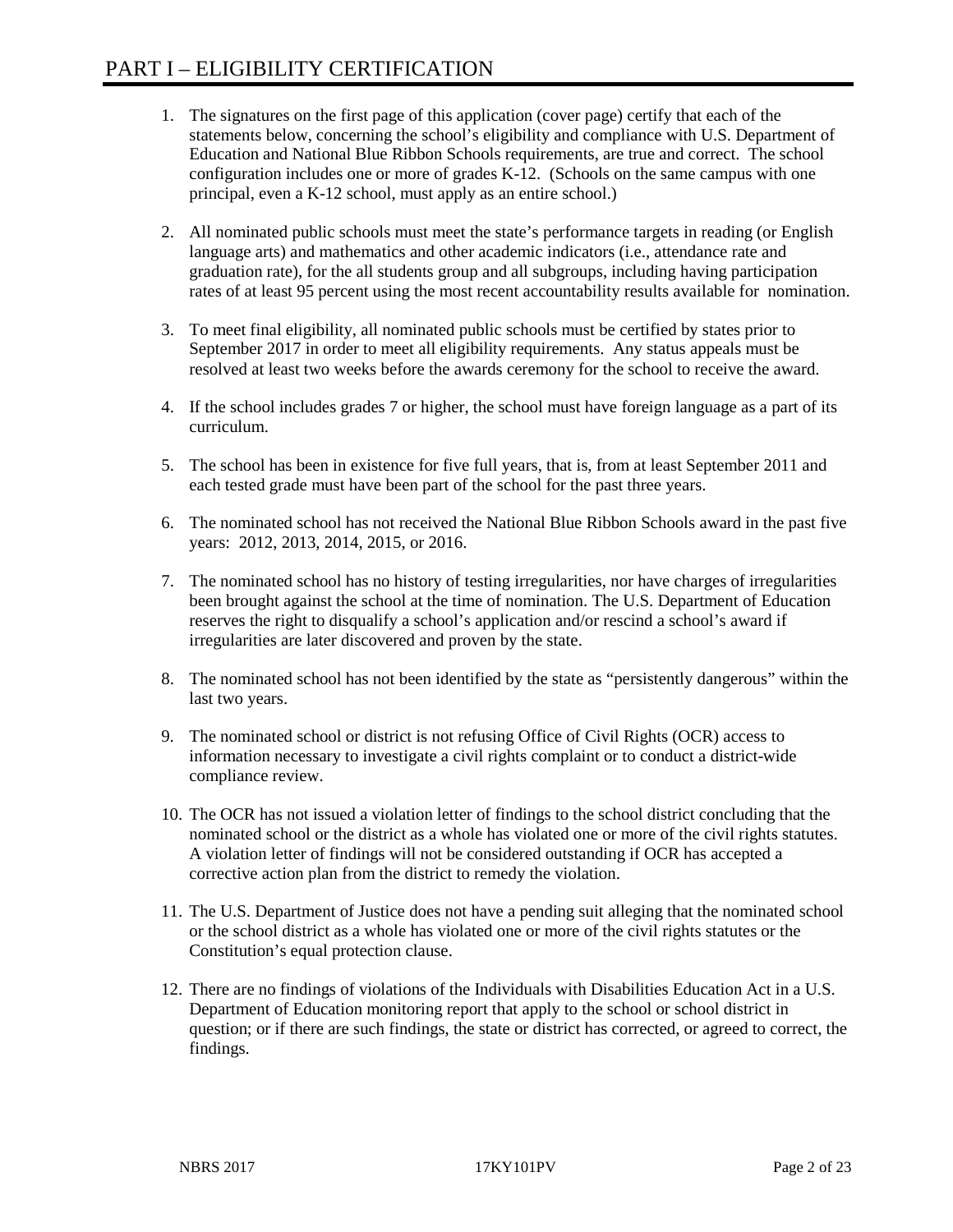### **Data should be provided for the most recent school year (2016-2017) unless otherwise stated.**

**DISTRICT** (Question 1 is not applicable to non-public schools)

| -1. | Number of schools in the district<br>(per district designation): | $\underline{0}$ Elementary schools (includes K-8)<br>0 Middle/Junior high schools |
|-----|------------------------------------------------------------------|-----------------------------------------------------------------------------------|
|     |                                                                  | 0 High schools                                                                    |
|     |                                                                  | $0 K-12$ schools                                                                  |

0 TOTAL

**SCHOOL** (To be completed by all schools)

2. Category that best describes the area where the school is located:

[] Urban or large central city [ ] Suburban with characteristics typical of an urban area [X] Suburban [ ] Small city or town in a rural area [ ] Rural

3. Number of students as of October 1, 2016 enrolled at each grade level or its equivalent in applying school:

| Grade                           | # of         | # of Females | <b>Grade Total</b> |
|---------------------------------|--------------|--------------|--------------------|
|                                 | <b>Males</b> |              |                    |
| <b>PreK</b>                     | 0            | $\theta$     | 0                  |
| $\mathbf K$                     | 11           | 10           | 21                 |
| $\mathbf{1}$                    | 14           | 10           | 24                 |
| $\overline{2}$                  | 10           | 16           | 26                 |
| 3                               | 20           | 17           | 37                 |
| 4                               | 14           | 23           | 37                 |
| 5                               | 13           | 22           | 35                 |
| 6                               | 22           | 21           | 43                 |
| 7                               | 0            | $\theta$     | 0                  |
| 8                               | 0            | 0            | 0                  |
| 9                               | 0            | 0            | 0                  |
| 10                              | 0            | 0            | 0                  |
| 11                              | 0            | 0            | $\mathbf{\Omega}$  |
| 12 or higher                    | 0            | 0            | 0                  |
| <b>Total</b><br><b>Students</b> | 104          | 119          | 223                |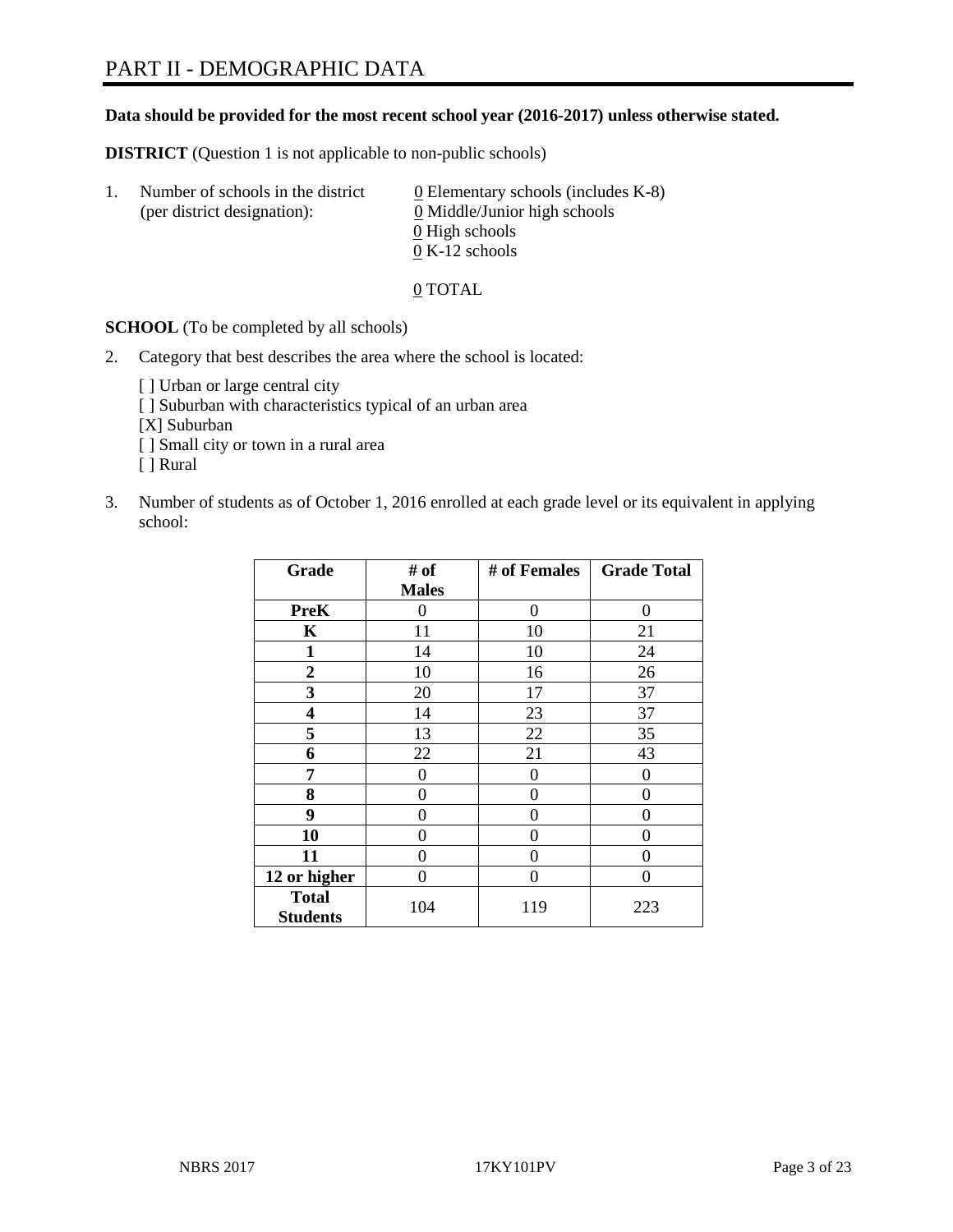4. Racial/ethnic composition of  $\qquad 0\%$  American Indian or Alaska Native the school: 9% Asian

 % Black or African American % Hispanic or Latino % Native Hawaiian or Other Pacific Islander 83 % White % Two or more races **100 % Total**

(Only these seven standard categories should be used to report the racial/ethnic composition of your school. The Final Guidance on Maintaining, Collecting, and Reporting Racial and Ethnic Data to the U.S. Department of Education published in the October 19, 2007 *Federal Register* provides definitions for each of the seven categories.)

5. Student turnover, or mobility rate, during the 2015 – 2016 school year: 2%

This rate should be calculated using the grid below. The answer to (6) is the mobility rate.

| <b>Steps For Determining Mobility Rate</b>         | Answer |
|----------------------------------------------------|--------|
| $(1)$ Number of students who transferred to        |        |
| the school after October 1, 2015 until the         | 3      |
| end of the 2015-2016 school year                   |        |
| (2) Number of students who transferred             |        |
| <i>from</i> the school after October 1, 2015 until |        |
| the end of the 2015-2016 school year               |        |
| (3) Total of all transferred students [sum of      | 5      |
| rows $(1)$ and $(2)$ ]                             |        |
| (4) Total number of students in the school as      | 216    |
| of October 1, 2015                                 |        |
| $(5)$ Total transferred students in row $(3)$      | 0.023  |
| divided by total students in row (4)               |        |
| $(6)$ Amount in row $(5)$ multiplied by 100        | っ      |

6. Specify each non-English language represented in the school (separate languages by commas):

|    | English Language Learners (ELL) in the school:   | $0\%$<br>0 Total number ELL               |
|----|--------------------------------------------------|-------------------------------------------|
|    | Students eligible for free/reduced-priced meals: | $0\%$                                     |
|    | Total number students who qualify:               |                                           |
| 8. | Students receiving special education services:   | 9 %<br>21 Total number of students served |

Indicate below the number of students with disabilities according to conditions designated in the Individuals with Disabilities Education Act. Do not add additional conditions. It is possible that students may be classified in more than one condition.

| 0 Autism                           | 0 Orthopedic Impairment                   |
|------------------------------------|-------------------------------------------|
| 0 Deafness                         | 7 Other Health Impaired                   |
| 0 Deaf-Blindness                   | 18 Specific Learning Disability           |
| 0 Emotional Disturbance            | 2 Speech or Language Impairment           |
| $\underline{0}$ Hearing Impairment | 0 Traumatic Brain Injury                  |
| 0 Mental Retardation               | $Q$ Visual Impairment Including Blindness |
| 1 Multiple Disabilities            | <b>0</b> Developmentally Delayed          |
|                                    |                                           |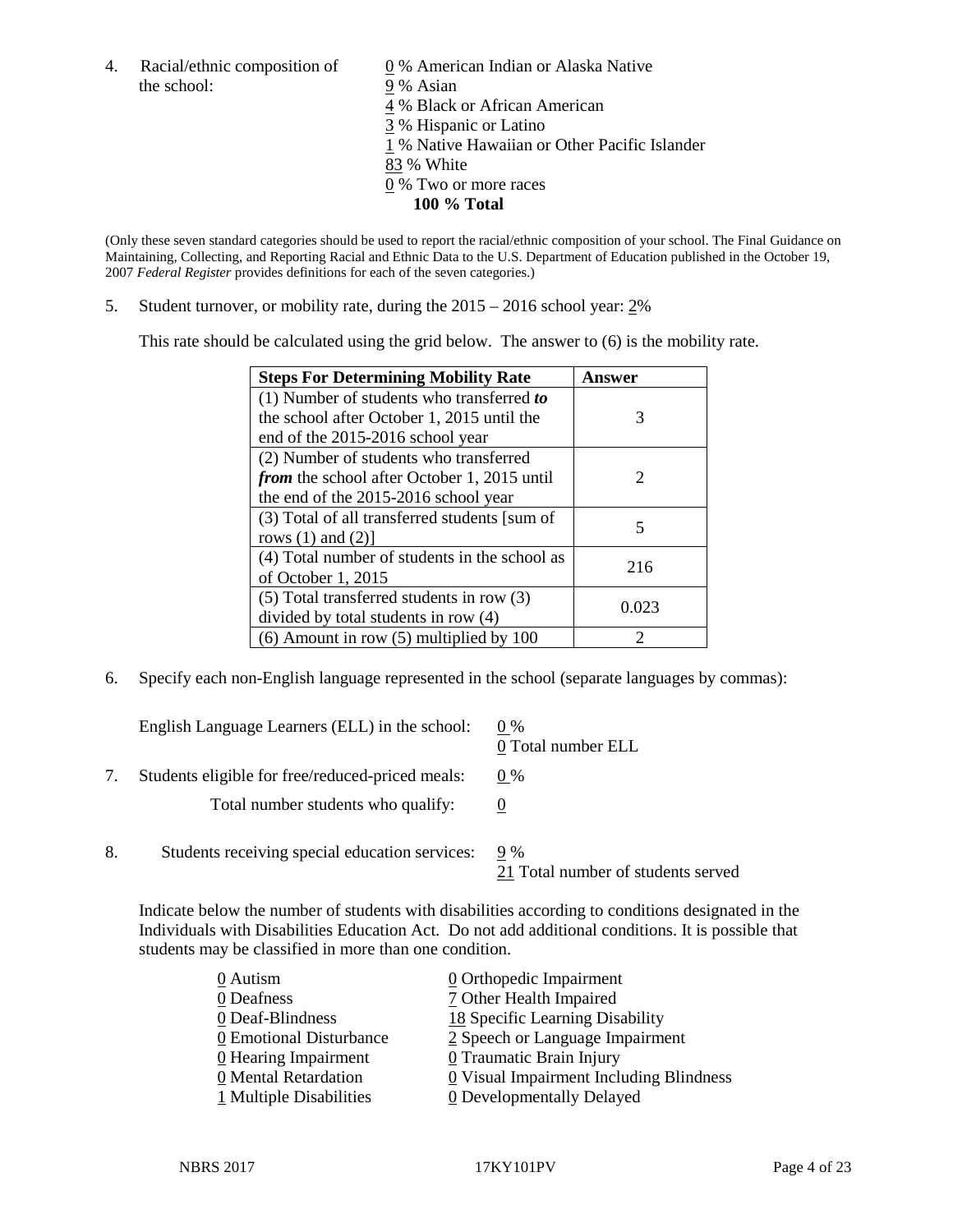- 9. Number of years the principal has been in her/his position at this school:  $\frac{10}{10}$
- 10. Use Full-Time Equivalents (FTEs), rounded to nearest whole numeral, to indicate the number of school staff in each of the categories below:

|                                        | <b>Number of Staff</b> |
|----------------------------------------|------------------------|
| Administrators                         |                        |
| Classroom teachers including those     |                        |
| teaching high school specialty         | 17                     |
| subjects                               |                        |
| Resource teachers/specialists/coaches  |                        |
| e.g., reading, math, science, special  | 5                      |
| education, enrichment, technology,     |                        |
| art, music, physical education, etc.   |                        |
| Paraprofessionals under the            |                        |
| supervision of a licensed professional | 3                      |
| supporting single, group, or classroom |                        |
| students.                              |                        |
| Student support personnel              |                        |
| e.g., guidance counselors, behavior    |                        |
| interventionists, mental/physical      |                        |
| health service providers,              |                        |
| psychologists, family engagement       |                        |
| liaisons, career/college attainment    |                        |
| coaches, etc.                          |                        |

- 11. Average student-classroom teacher ratio, that is, the number of students in the school divided by the FTE of classroom teachers, e.g.,  $22:1$  13:1
- 12. Show daily student attendance rates. Only high schools need to supply yearly graduation rates.

| <b>Required Information</b> | $2015 - 2016$ |     | 2014-2015   2013-2014 | 2012-2013 | 2011-2012 |
|-----------------------------|---------------|-----|-----------------------|-----------|-----------|
| Daily student attendance    | 98%           | 98% | 97%                   | 97%       | 98%       |
| High school graduation rate | 9%            | 0%  | 0%                    | 9%        | 0%        |

### 13. **For high schools only, that is, schools ending in grade 12 or higher.**

Show percentages to indicate the post-secondary status of students who graduated in Spring 2016.

| <b>Post-Secondary Status</b>                  |    |
|-----------------------------------------------|----|
| Graduating class size                         |    |
| Enrolled in a 4-year college or university    | 0% |
| Enrolled in a community college               | 0% |
| Enrolled in career/technical training program | 0% |
| Found employment                              | 0% |
| Joined the military or other public service   | 0% |
| )ther                                         | 0% |

14. Indicate whether your school has previously received a National Blue Ribbon Schools award. Yes X No

If yes, select the year in which your school received the award. 2007

15. In a couple of sentences, provide the school's mission or vision statement.

Villa Madonna Academy educates students in a Christ-centered community rooted in the Benedictine traditions of scholarship, service and hospitality.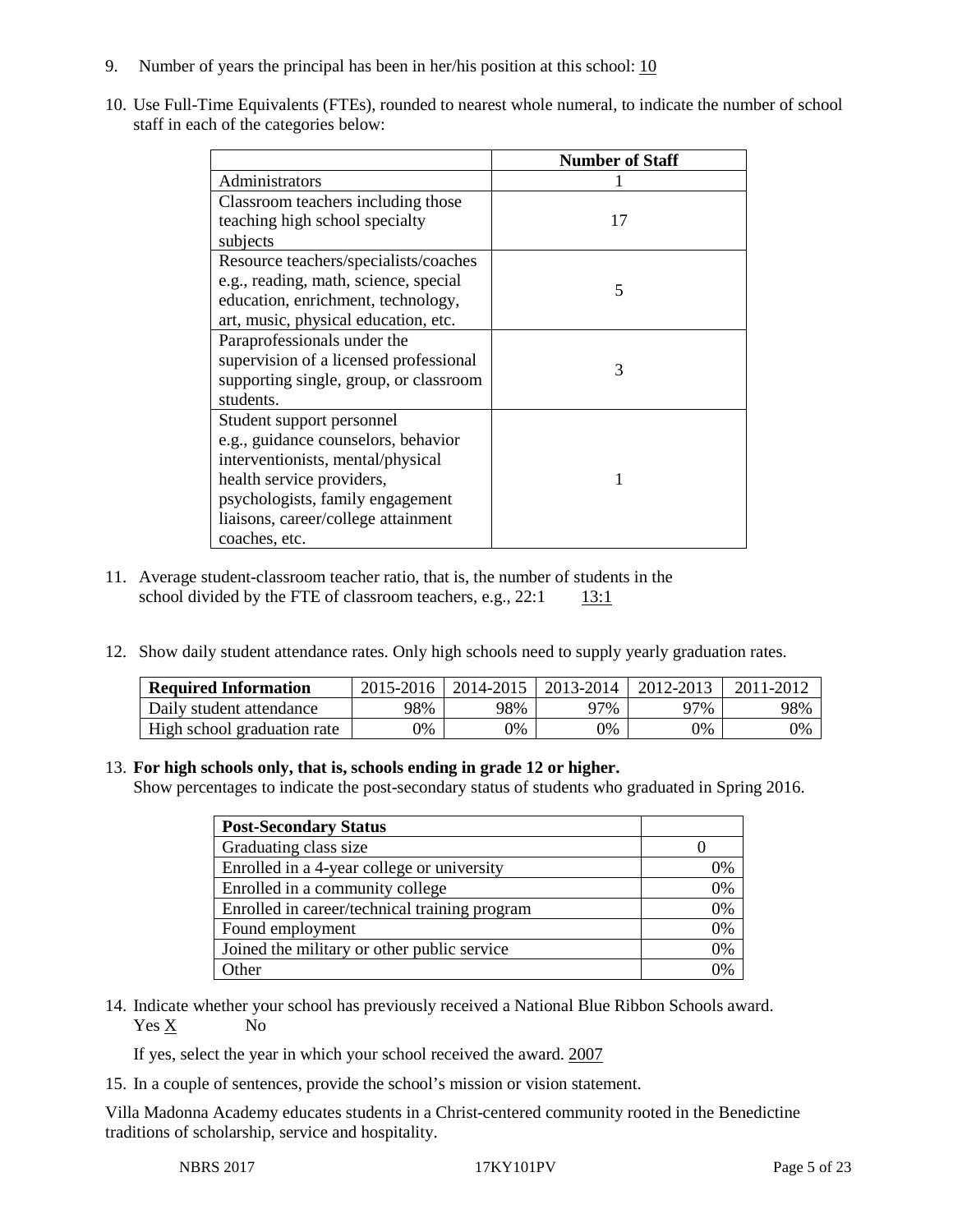# PART III – SUMMARY

Villa Madonna Academy Elementary School is a private, Catholic school located in Villa Hills, Kentucky. Sponsored by the Benedictine Sisters of Saint Walburg, the school is one of 29 elementary schools in the Diocese of Covington, KY. The philosophy of Villa is rooted in the history and charisma of the Benedictine Sisters of St. Walburg Monastery who founded the school in 1904. Currently, the school has 223 students in grades K-6 with two classes of each grade. The facility has grown over the years to include a new gymnasium, theater and updated technology lab.

Villa Madonna Academy Elementary School has experienced many academic successes and achievements. Villa has performed very well on standardized tests including the Terra Nova Tests. Villa was recognized as a Blue Ribbon School during the 2006-2007 school year. The previous Blue Ribbon recognition helped further develop a culture of academic excellence among students, parents and faculty/staff. For the faculty, it also helped maintain and further increase a school culture committed to academic excellence. This has led to numerous improvements in curriculum over the past few years - the most important in language arts and mathematics. These programs are summarized later in this document. Perhaps the most powerful instructional development has been the implementation of a professional learning community where teachers work collaboratively to meet the needs of all students, align curriculum, and use data when making decisions.

Villa prides itself on the fact that we are a diverse, Catholic school. Forty percent of our students are from varied faiths. Students come from many different cultural backgrounds. Our parent community is welleducated and supports our school and its students. Volunteer groups including our Parent Teacher Administration Organization, Fine Arts Patrons, and Boosters generate financial support as well as many volunteers to support programs within the school.

There are many programs that contribute to Villa's success. These programs support students' academic, emotional and social development. Logic Block, Book of the Month, enrichment programs, artist in residence, video announcements, student buddies, student government, chess club, Destination Imagination, service learning, and robotics are some of the programs that contribute to students becoming active members of our school community.

Other programs such as our family Science-Technology-Engineering-Mathematics nights, scavenger hunts, Gallery Night, craft show, bingo nights, classroom volunteers, parent-teacher conferences, and cultural arts events, create opportunities for involvement. These types of programs build the community within our school, with our families, and connect the staff and parents.

Villa's faculty and staff are committed to serving students and work to demonstrate professional growth. The faculty operates as a Professional Learning Community by collaborating around student data, instructional practices, interventions, and assessment. The faculty spends time in staff meetings, grade level team meetings, school provided professional development, and district provided professional development. Teachers use classroom structures to support all students across different levels of learning and support struggling learners within their classrooms.

Teachers also work to support advanced learners to reach their fullest potential. At Villa, teachers have worked to create student driven learning environments. Technology has been implemented across the curriculum. Over the past few years, Villa has focused on the implementation of technology with Smart Boards, 1:1 iPads in the sixth grade, and 2:1 iPads in grades kindergarten to fifth grade. In addition our technology lab has been revamped into a maker's space or what we refer to as our 'Fab Lab'. Faculty members on the technology committee help to support the faculty and design professional development activities related to the addition of technology across the curriculum.

Villa Madonna Academy is accredited through AdvancED/Southern Association of Colleges and Schools. Through the accreditation process, the faculty continuously sets goals, strategies and assessments to monitor student growth. The staff has many members who serve in leadership positions and provide a shared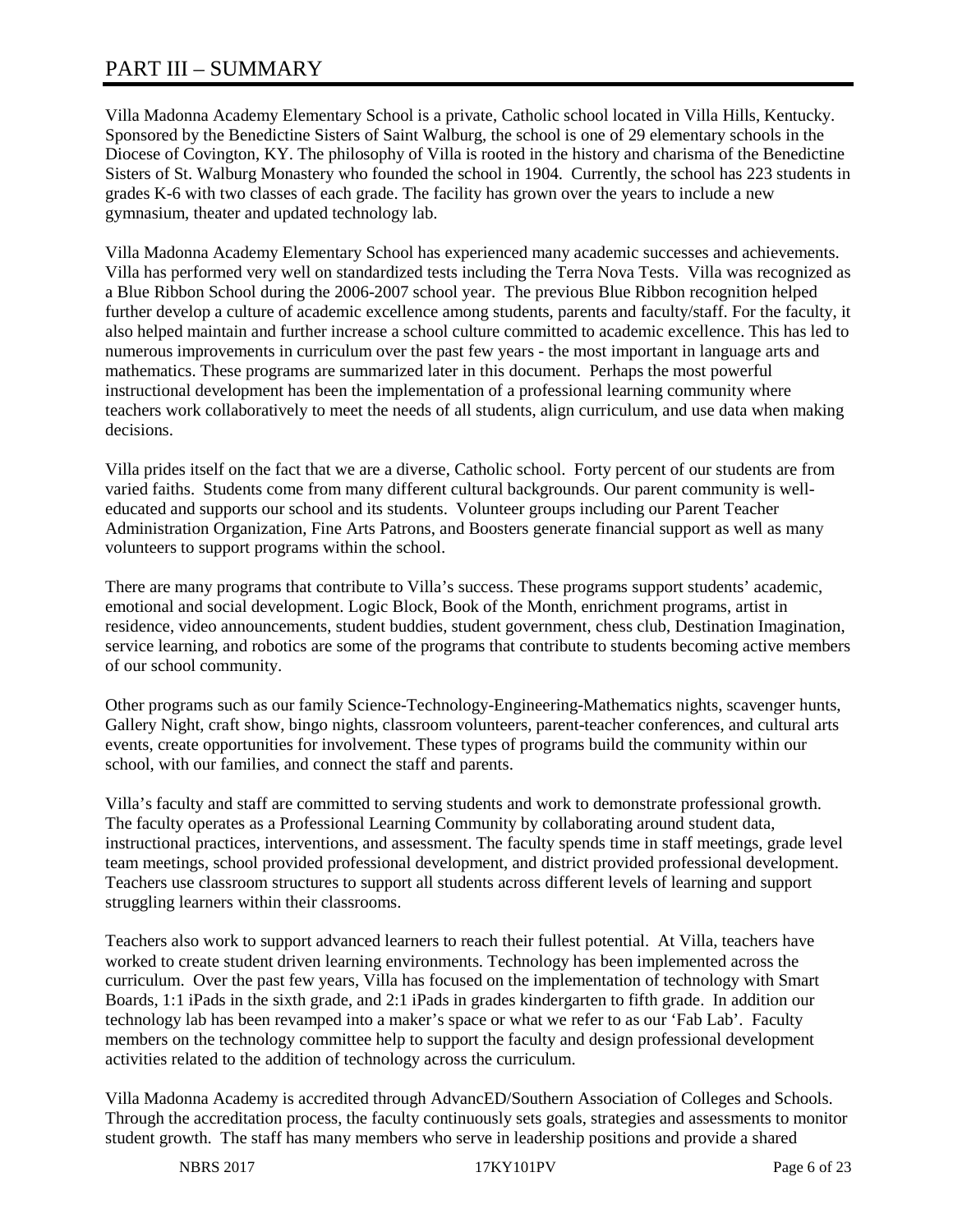leadership approach. Teachers serve as team leaders, committee chairs, activity coordinators and many other positions. The staff culture is very positive and conducive for collaboration and professional learning.

The success of Villa Madonna Academy is credited to numerous programs that support student academic growth, social development, and emotional development. The strong support between teachers, students, parents and the community, along with a 112 year tradition of academic excellence, create a learning atmosphere that is challenging and stimulating.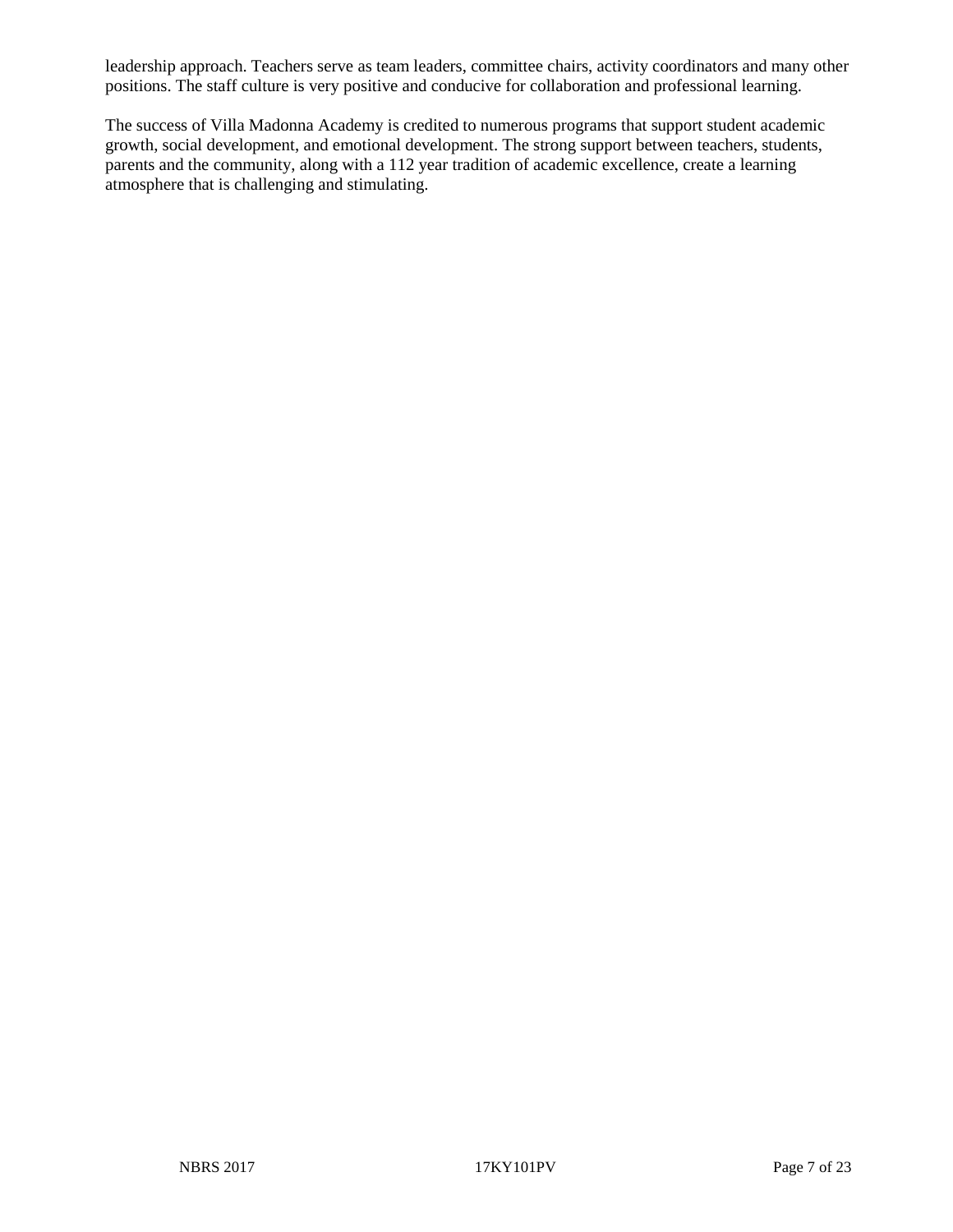### **1. Core Curriculum:**

Students enrolled at Villa Madonna Academy study a well-rounded standards-based curriculum that is age and stage appropriate and is based on the Diocesan Curriculum Framework which is aligned with national and state standards. The curriculum for all students from kindergarten through sixth grade includes: reading, writing, grammar, math, science, social studies, religion, Spanish or French, technology, art, physical education, health and music.

In keeping with the philosophy of differentiated instruction and the belief that strong readers are grounded in phonemic awareness, phonics, vocabulary, fluency, and comprehension, Villa's faculty focuses on phonics instruction, literature-based instruction and whole language instruction. These methods of instruction provide a balanced approach to teaching reading. Students learn to read and develop reading skills through teacher and student selected trade books and picture books combined with activities that teach and reinforce fundamental reading skills.

Reading achievement is measured by level of comprehension, fluency, the ability to decode unfamiliar text, use of vocabulary found in the text, and application of reading strategies to a variety of texts. Assessment results are used to generate further instruction and guide in the selection of text for the individual student. An educational specialist is available to assist those students who need intervention in reading instruction. This instruction takes place either as pull-out or collaborative model, depending on the needs of the student.

The math curriculum prepares all students to effectively apply acquired math knowledge and skills in our ever-changing society. It affords the students the skills and operational development beginning with simple number recognition through advanced courses. Students at every level are challenged through instruction that builds computational skills, deepens conceptual understanding, develops mathematical reasoning, develops problem-solving abilities and allows students to demonstrate understanding through a variety of assessments. Students engage in a variety of authentic activities that foster critical thinking, integrate math with science and literature, and provide authentic assessment and application of math concepts and skills. This spiral curriculum uses manipulatives, grouping games, projects and real-life vocabulary.

Beginning in the primary classrooms, students are pretested at the beginning of each math unit and are then placed in groups with children who have similar learning needs. Teachers work with students to take them from where they are to the necessary level of achievement for each unit of instruction. For example, in third grade some students are working on multiplication concepts on grade level while those who are ready to advance may be working on fourth grade skills. Those who test below grade level are provided with additional assistance from an instructional assistant.

The science curriculum challenges students to think critically about life science, physical science, conservation and space. Students are engaged in authentic, hands-on tasks that integrate math and language arts. Experimentation, data-gathering and analysis lead to real-word application. Students develop science concepts through tasks that require collaboration, communication, inquiry and problem solving. A culminating activity with the science curriculum is a sixth grade science fair project that allows students to demonstrate understanding of the scientific method.

The social studies curriculum gives students the opportunity to learn about themselves, their communities, local, national and world history, and geography through a variety of learning experiences that encourage students to think critically. Teachers create lessons that allow students to learn concepts such as the importance of rules and laws or the branches of government through real life experiences. Students participate in community events such as an annual Veteran's Day program and 9-11 Memorial program. Field trips to museums, historic sites and to our state capital provide additional experiences and opportunities for learning. The faculty, students and families at Villa strive to leave the world a better place and so have implemented a service learning program across grades K-6. Villa has been recognized as a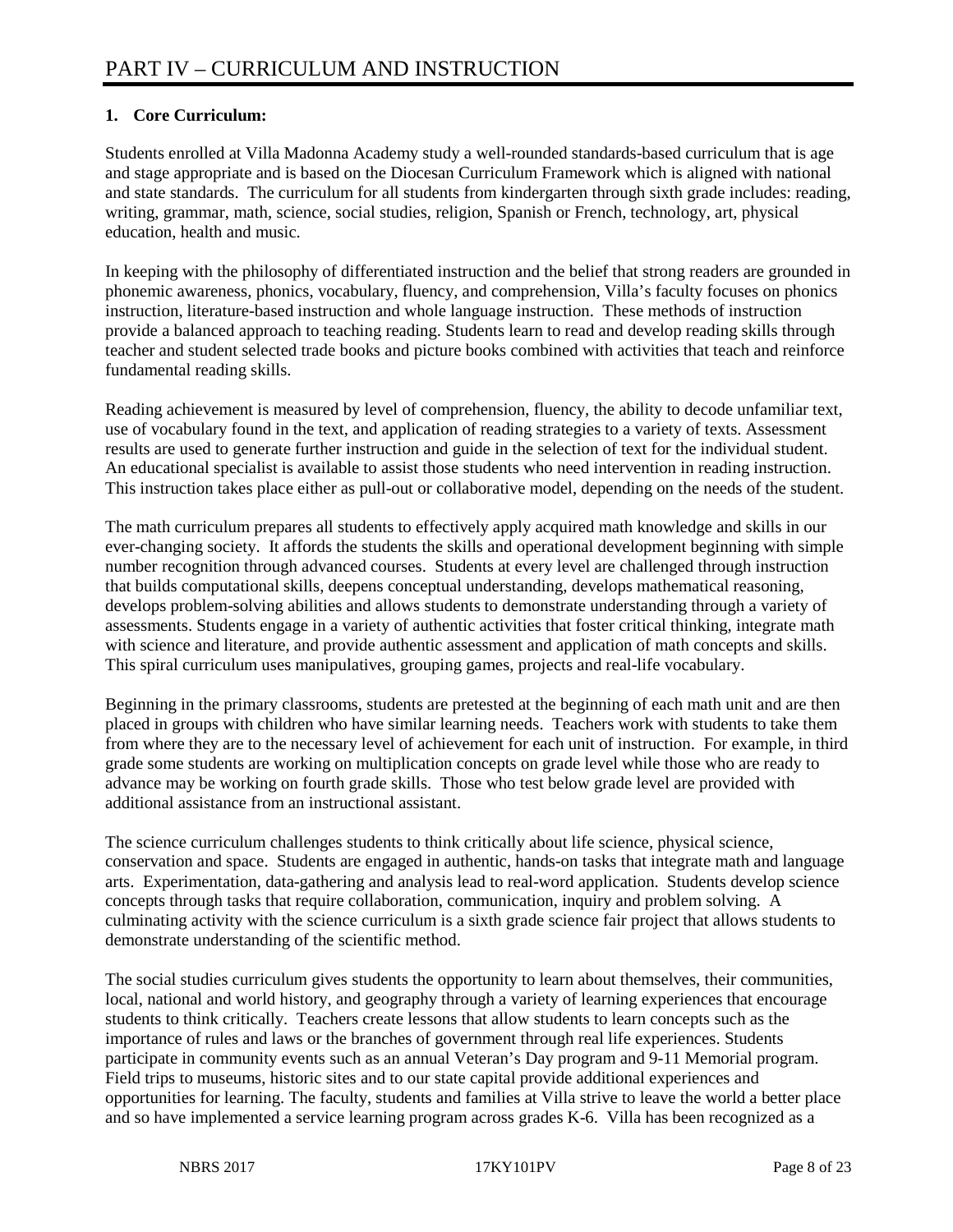'School of Contribution' for the past ten years through Children's Inc. for the work that is being done in the community.

## **2. Other Curriculum Areas:**

Students in kindergarten through sixth grade attend one art as well as one music class each week taught by dedicated professionals in their content areas. The study of art includes the study of line, shape, form, color and composition. Art history and appreciation are also part of the curriculum. Students often produce art in conjunction with another subject. The music curriculum is divided into singing, playing instruments, performing rhythms, moving to music, reading and writing music, as well as understanding music history and musical styles. Villa students participate in many local fine art events in the community and attend performances such as the Cincinnati Children's Theater, and the Cincinnati Symphony Orchestra thanks to the support of our Fine Arts Patrons.

Students in K-6 learn a variety of important life skills through the physical education program which focuses on movement, knowledge, and behavior/social skills. These include: locomotor, non-locomotor, teambuilding, social interaction skills and cognitive concepts linked to fitness, wellness, skill development, and social skills appropriate to each grade/developmental level. The acquisition of fundamental motor skills are essential to improving ones overall fitness and key in leading an enjoyable active lifestyle. Through the health program students learn the importance of healthy habits and gain an understanding of health promotion and disease prevention.

All K-6 students take Spanish or French classes two times a week and continue with the language they choose throughout their elementary schooling. Students have a strong introduction to the language and culture. The teachers focus on building and enhancing oral development and listening comprehension skills. Students continue to advance their writing and reading in the target language. Interdisciplinary connections are made in math, social studies, English, language arts and science. In the primary grades, an emphasis is placed on oral language development. Instruction includes engaging students in conversation, music activities, games, and hands-on projects. Basic skills and knowledge are taught and reinforced by the target language activities that address core content for assessment. In the intermediate grades, the communicative experience is strengthened through content-related topics, and thematic instruction. Students are taught beginning grammar and vocabulary with an emphasis on meaningful communication. A cultural component is also included in each unit which exposes students to the geography and cultures of many countries around the world. Students are assessed on performance-based tasks including oral, written, listening and comprehension activities in the classroom. Students also self-assess their language progression through 'I can' statements that are introduced at the beginning of each unit of study.

The technology curriculum, which is fully integrated with the core curriculum, prepares students to use a variety of technology tools and applications. Through the use of our technology lab, classroom iPads, Smartboards and wireless laptops, all students gain access to technology resources. Students are scheduled for weekly classes in our technology lab. Computer use is integrated with classroom lessons and activities, enabling students to develop the skills they need for junior high and high school. In the 2011-2012 school year students and teachers piloted the addition of iPads across the curriculum. In 2012-2013, iPads were given to every faculty member and class sets were provided for grades K-6. Students use iPads across the curriculum to enhance learning through a variety of ways including learning centers, completing projects and differentiating instruction. This summer, with the help of the faculty, our computer lab space was updated so that it could be better utilized for small group work with the new materials including Ozobots, Spheros, Dot and Dash, Ozmos, Little Bits, and Lego Kits. The faculty also created a framework for grades K-6 to ensure that students are exposed to various engineering, robotics, and coding skills at each grade level. The technology curriculum also includes important lessons on acceptable use, computer ethics, and the impact of technology on society.

The religion curriculum includes the study of the Catholic Church and all of its traditions and rituals, as well as the study of Benedictine values, history and traditions. Additionally, students attend weekly liturgies. A Benedictine sister visits each classroom on a monthly basis teaching Benedictine traditions, values and history.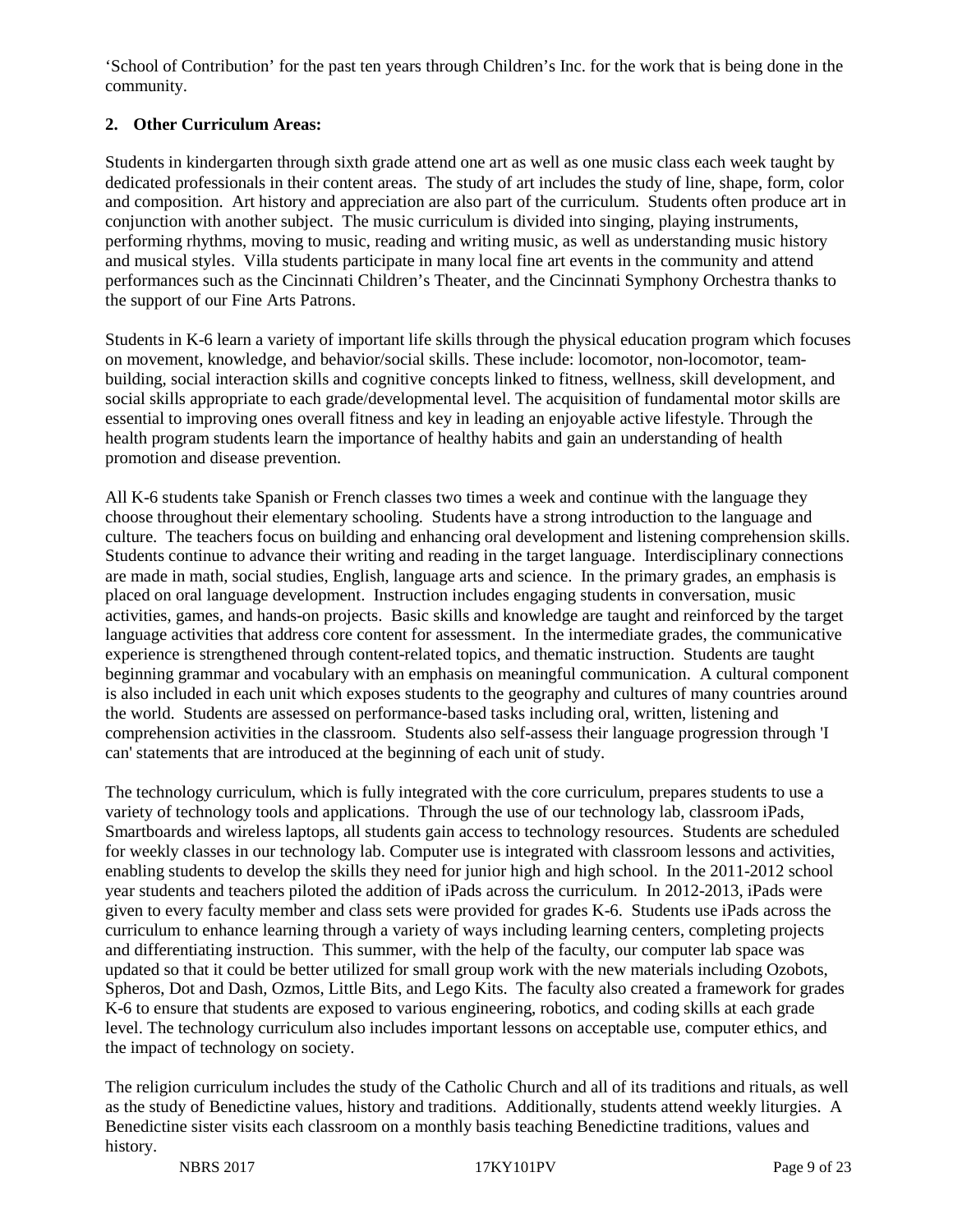#### **3. Instructional Methods, Interventions, and Assessments:**

The faculty believes that every child can become a successful learner. Learning styles are supported through the use of differentiated instruction. This instruction incorporates a variety of techniques including kinesthetic, auditory and visual. Instruction is planned in an effort to address multiple intelligences with the intent to teach to the strengths of each student. Methods of instruction include, but are not limited to: learning centers, fluid ability grouping, literature circles, writing workshops, science labs, student-directed activities, direct instruction and methods of questioning that encourage and foster critical thinking. The kinesthetic approach is manifested by teacher-designed learning centers. Daily lesson plans include manipulatives and hands-on techniques that enrich the understanding of concepts taught. Science labs encourage students to work together and learn from each other.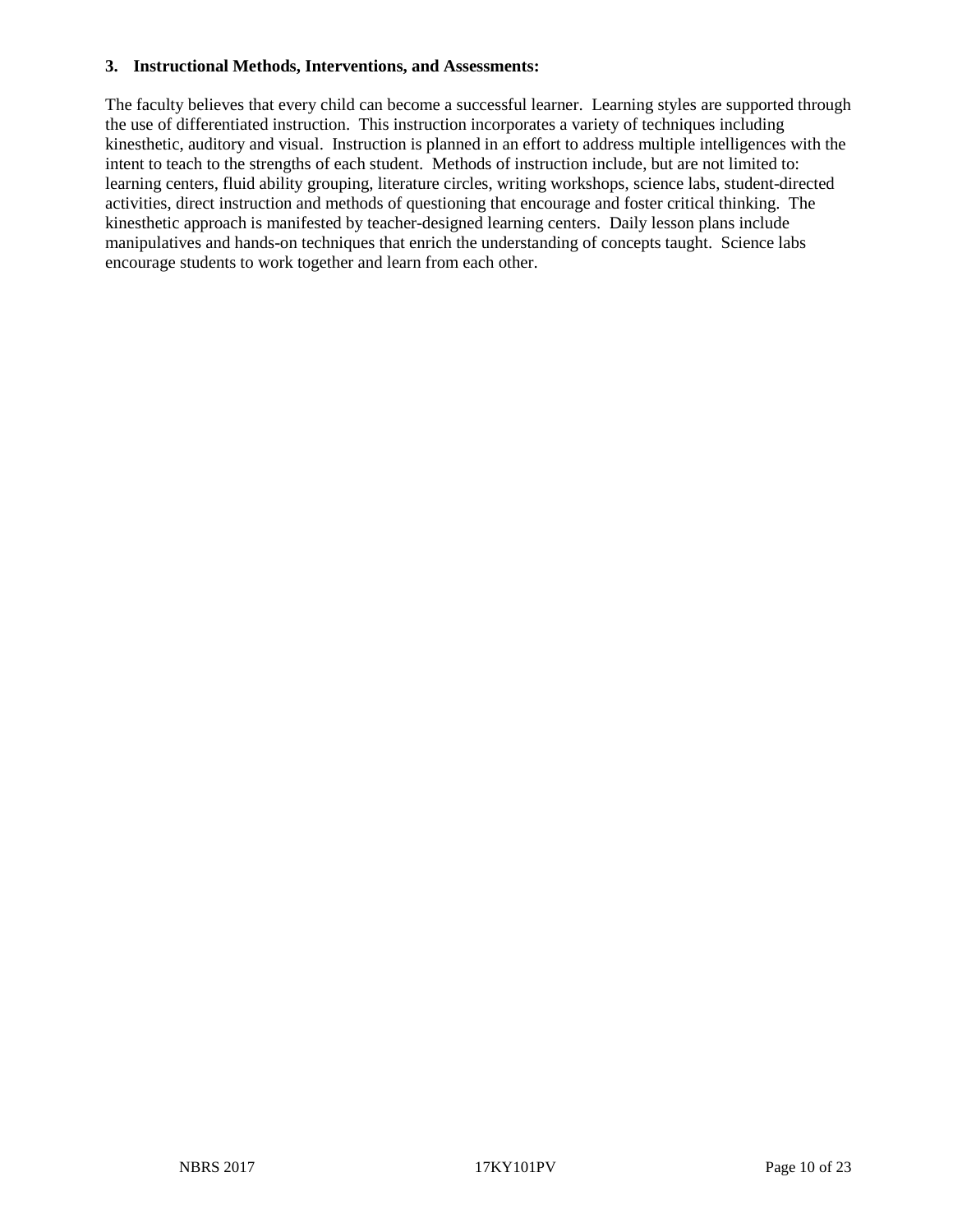### **1. School Climate/Culture:**

Focused on the Benedictine traditions, Villa develops lifelong learners prepared for 21st century life. Villa's community is one that promotes spiritual development founded on love of God, hospitality and respect for others, service, and stewardship. When guests enter our school they comment on the hospitable, respectful atmosphere and engaged students whose love of learning is evident. Villa offers academic programs designed to foster the development of persons of integrity who use their gifts to participate in and serve the community. The academy partners with parents to provide a student-centered learning environment that encourages students to realize their fullest potential. Villa's dedicated faculty ignites a love of learning through a curriculum based upon the interdependence of all academic disciplines. Members of the faculty and staff work collaboratively to meet student needs through appropriate learning and teaching methods.

The success of Villa can be directly contributed to the strong Benedictine influence, the family-like atmosphere and to the dedicated and professional staff. Teachers strive to use best practices in instruction and assessment. Since 2008 teachers have participated in school-wide professional development that is helping them to build their instructional repertoire, use best practices, incorporate technology across the curriculum, and differentiate instruction. The teachers collaborate with one another to create a learning atmosphere that is challenging and stimulating. Villa teachers commit themselves to serving the students through numerous co-curricular activities and school-wide committees.

Villa is always striving for excellence. The school is a member of AdvanceEd -The Southern Association of Colleges and Schools, as well as The Kentucky Non-Public School Commission. The principal and faculty have served on site visit teams for each of the accreditation associations.

It is common for faculty members to present information about content area at local conferences and with other teachers. Teachers have presented at conferences such as the Kentucky Council of Teachers of English/Language Arts, the Kentucky World Language Association, the Kentucky Society for Technology in Education, and at the Initiative for Catholic Schools at Xavier University. Teachers present monthly at faculty meetings on topics such as using technology across the curriculum, formative and summative assessments, higher level questioning, and STEM activities. Each of these activities helps administration and faculty network with other schools and share experiences and knowledge with other professionals.

### **2. Engaging Families and Community:**

Villa is a strong community of students, parents and teachers. To keep all constituents informed of important school events, upcoming opportunities and achievements, the principal sends weekly emails. The school website provides a wealth of information including calendars and individual teacher web pages. Teacher webpages are updated weekly and communicate curricular information, classroom news, test dates, etc. Each teacher has a school email that provides a way for direct communication between home and school. Parent nights provide opportunities for families to become more involved in the school and have focused on a variety of topics including writing, science, technology, engineering, mathematics and art.

Parents volunteer to assist at school through the Parent-Teacher-Administration-Organization, Fine Arts Patrons, Athletic Boosters, and Parents' Advisory Committee. Parents at all grade levels are asked to volunteer to be room parents who assist teachers in organizing activities for the students. For example, the first grade room parents helped the teachers organize activities for a Native American unit that included students picking berries to use to tie-dye book marks. Students are able to experience a wide variety of extra-curricular programs including Chess Club, Destination Imagination, Girl Scouts, Boy Scouts, Drama Club, Math Counts, Running Club, Servers Program, Lego Robotics, Rosary Club, Student Council, Governor's Cup, Kentucky Youth Assembly and Athletic programs. Each of these programs are either run or assisted by parents and are extremely popular with our students. Without parent help in organizing and monitoring activities such as these, the children would not be able to have these experiences.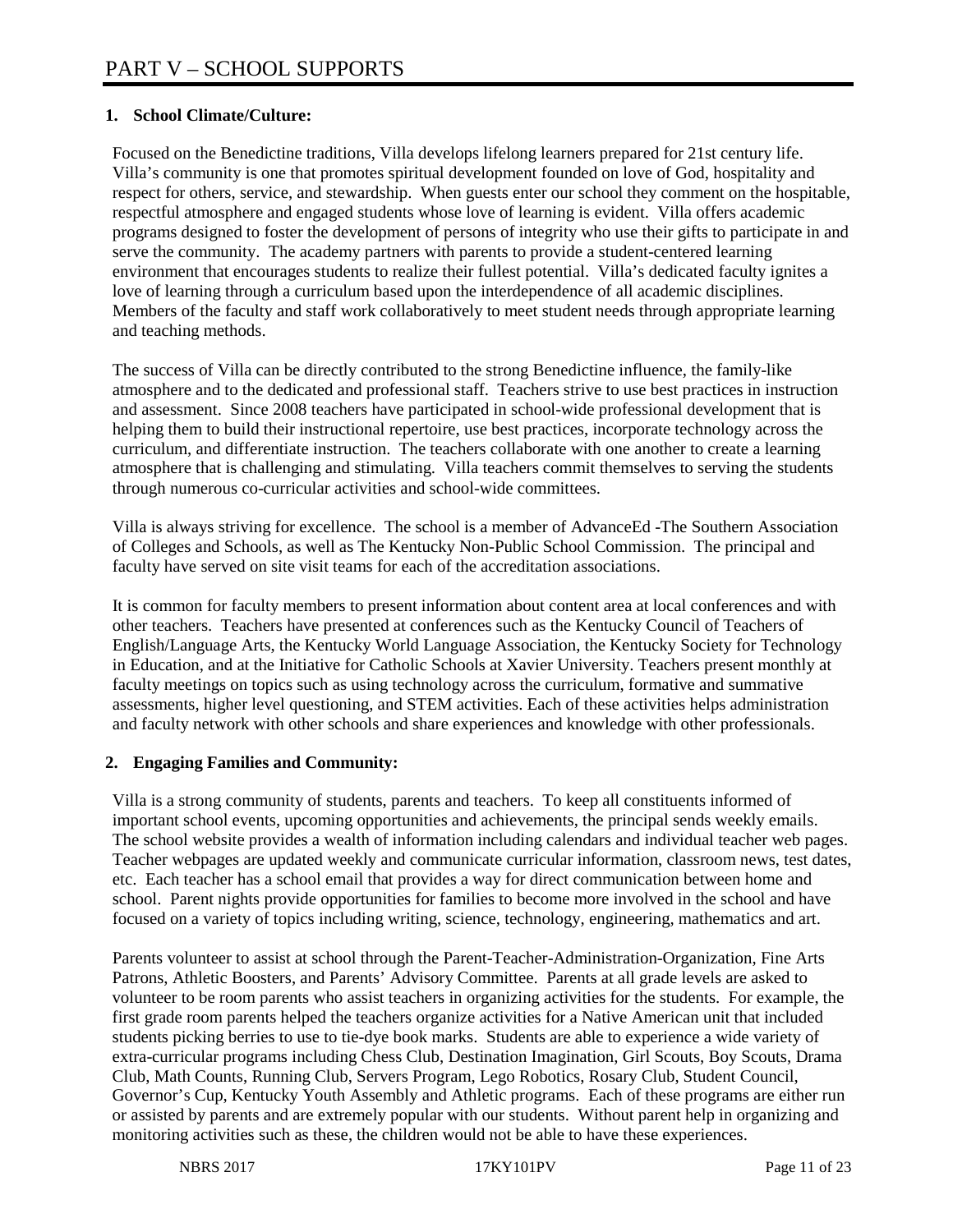A Parent Advisory Committee is a group of elementary parents who represent each grade level of the school. The committee advises but does not set policy for the school and learns more about programs and curriculum in an effort to explain and share this information in a factual and positive manner to the school community.

Students at Villa Madonna Academy are given a focus for service learning at each grade level that allows students to work with our community through various organizations. The goals of the program include instilling a lifelong commitment to service by demonstrating a difference that we can make in the lives of others. Beginning in kindergarten, our students are learning the impact of helping others in the community.

### **3. Professional Development:**

The faculty participates in regular professional development that supports the strategic plan as well as the mission and vision of the school. Professional development is a key component in enabling teachers to bring new and innovative ideas to the students in a vibrant learning environment. Monthly faculty meetings, workshops, conferences and weekly collaborative planning meetings, as well as membership in professional associations, provide opportunities for the staff to participate in professional development.

Faculty meetings are a key place for learning and sharing. Since 2008, a team of teachers who form the Professional Development Committee meet with the principal to decide on a focus for the year for professional development during faculty meetings. Our teachers share what is going well in their classrooms with one another and frequently share ideas on how to differentiate instruction, iPad apps that have been successful with student projects, the latest brain research, and information about 21st learning skills.

Workshops on differentiated instruction, student engagement and assessments, provided by experienced teaching professionals, have been recurring themes presented during faculty meetings. The use of technology in instruction is another topic that has been visited over the past three years as we have introduced sets of iPads in each classroom. Representatives have presented information on a variety of apps including Edmodo and many project based apps that are used by teachers and students.

Faculty members have taken advantage of regional conferences offered by organizations such as the Kentucky World Language Association. Most recently, members have also attended the National Council for Teachers of Mathematics conference as well as math and science workshops sponsored by Northern Kentucky University. Members of the faculty are presenting sessions to our faculty on targeted topics including data analysis, using Google Docs, code.org, and integrating science, technology and engineering activities across the curriculum. The principal and five teachers are taking part in Xavier University's year long professional development for Catholic Schools that centers on Professional Learning Communities.

The availability of professional development and the professional dedication of the educators have resulted in standardized scores that remain consistently high. The students are being challenged to think critically in more authentic ways. Students are writing more, reading more effectively, learning math through a variety of methods, making choices about their learning and assessing their own progress. Teachers are executing more student-centered and student-directed activities.

#### **4. School Leadership:**

School leadership is widely distributed and many people have different leadership roles at Villa Madonna Academy. In addition to the central leadership provided by the principal, the core instructional team spearheads academic and curricular initiatives. For example, alignment of the curriculum has been a task focus for the past five years by two key faculty members who are experts in their areas.

Professionals are trusted and empowered to create an environment for teaching and learning that is focused on student achievement. Team leaders from the primary, intermediate and special areas work together with the administrative staff to implement programs and recommend uses of available resources. Team leaders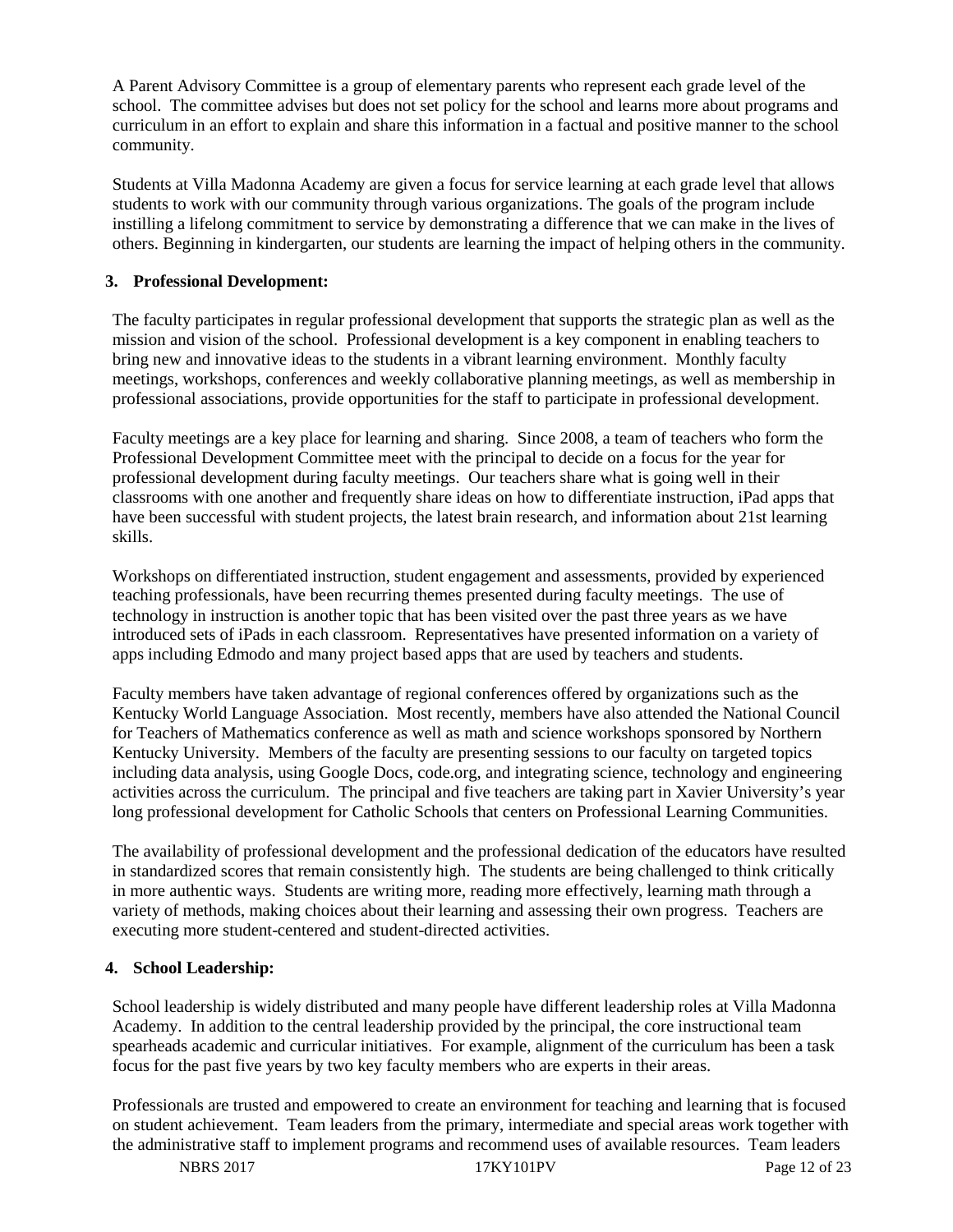meet monthly with the administration and weekly with their departments. With the deliberate schedule of grade level team meetings within the school day two to three times a week, vertical team meetings once a week, full faculty focused discussions each month and two or more faculty in-services each year, the faculty and staff maintains a focus on student achievement. Teachers and staff take ownership at Villa and assume a variety of roles by leading academic clubs, sports, as well as an aftercare program.

The principal works to support the faculty and remove any obstacles facing the educators. For example, when teachers realized the need for updated technology to improve 21st century learning, the principal worked to find resources to bring iPads into each classroom. In addition, all faculty members were provided with training on the iPads as well as training on how to implement the technology into student learning activities.

Because the needs of our students guide our decision making efforts, the end result is continued high achievement and students who are well-rounded citizens. Our faculty and staff have a high level or respect for one another and an appreciation for working in a school that truly cares about teaching and learning. There is a strong sense of community at Villa as is evident by the support the faculty and staff show toward one another as professionals and as colleagues so that all students at Villa Madonna Academy can be successful.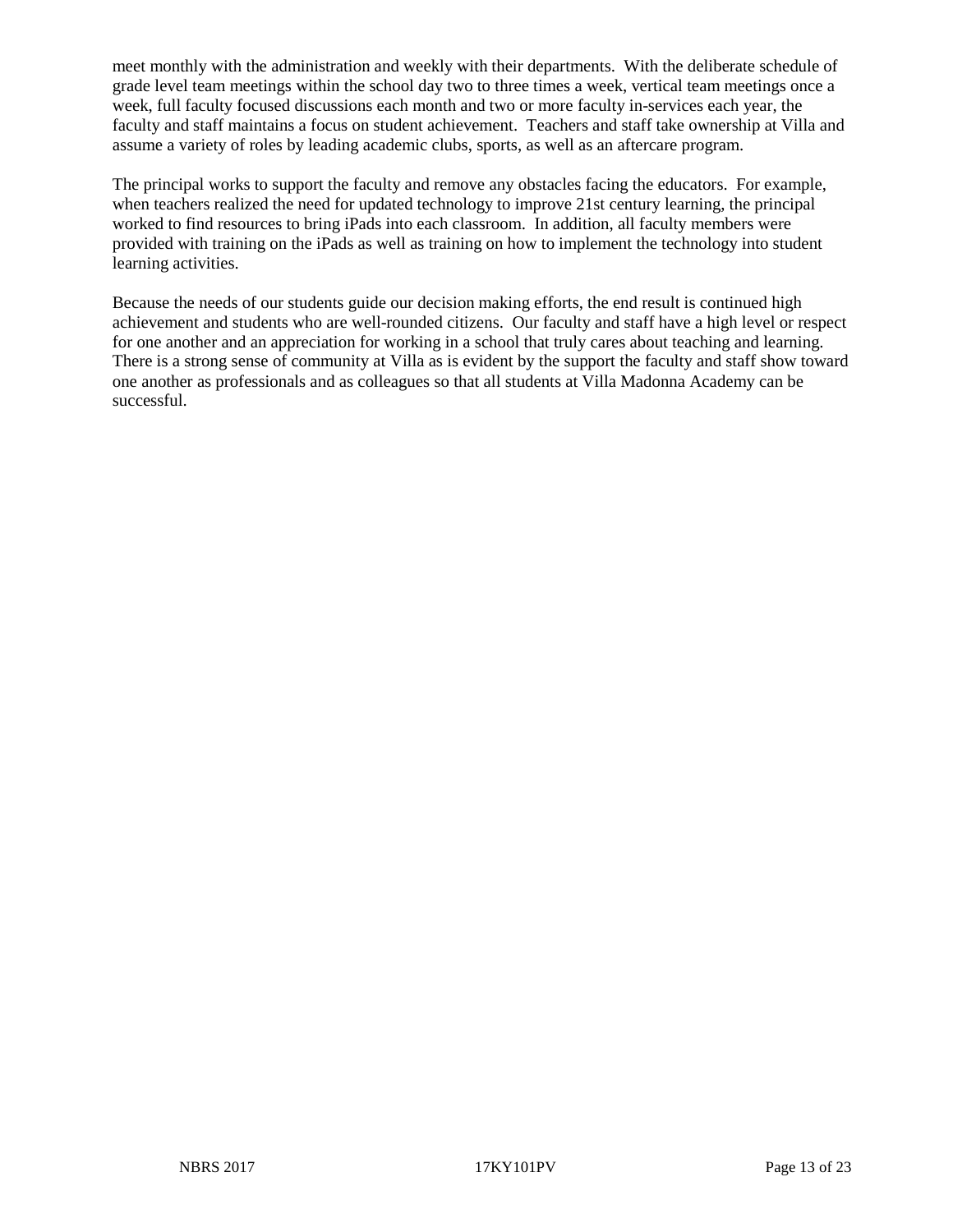The success of Villa Madonna Academy Elementary school is certainly attributed to the strong Catholic, Benedictine philosophy that permeates throughout the school. The Benedictine values of reverence and peace, scholarship, service and community are modeled by the faculty and staff to help students integrate the values into their own daily lives. Students write daily reflections that are read during morning announcements. School prayer services and Masses share information on living the values. People often comment that Villa is like a family because of the commitment between parents, students and the faculty/staff. Each day, students experience a stimulating, nurturing environment where their needs are met. Passionate teachers plan lessons that cultivate students' interests and help them grow through differentiated activities. Teachers model the Benedictine values and talk about living the values through morning meeting activities. Supportive parents ensure that their children are prepared for school and ready to learn each day. Because of the strong commitment to the school's mission and the Benedictine traditions of scholarship, service and hospitality, Villa Madonna Academy provides a student-centered learning environment that encourages students to realize their fullest potential.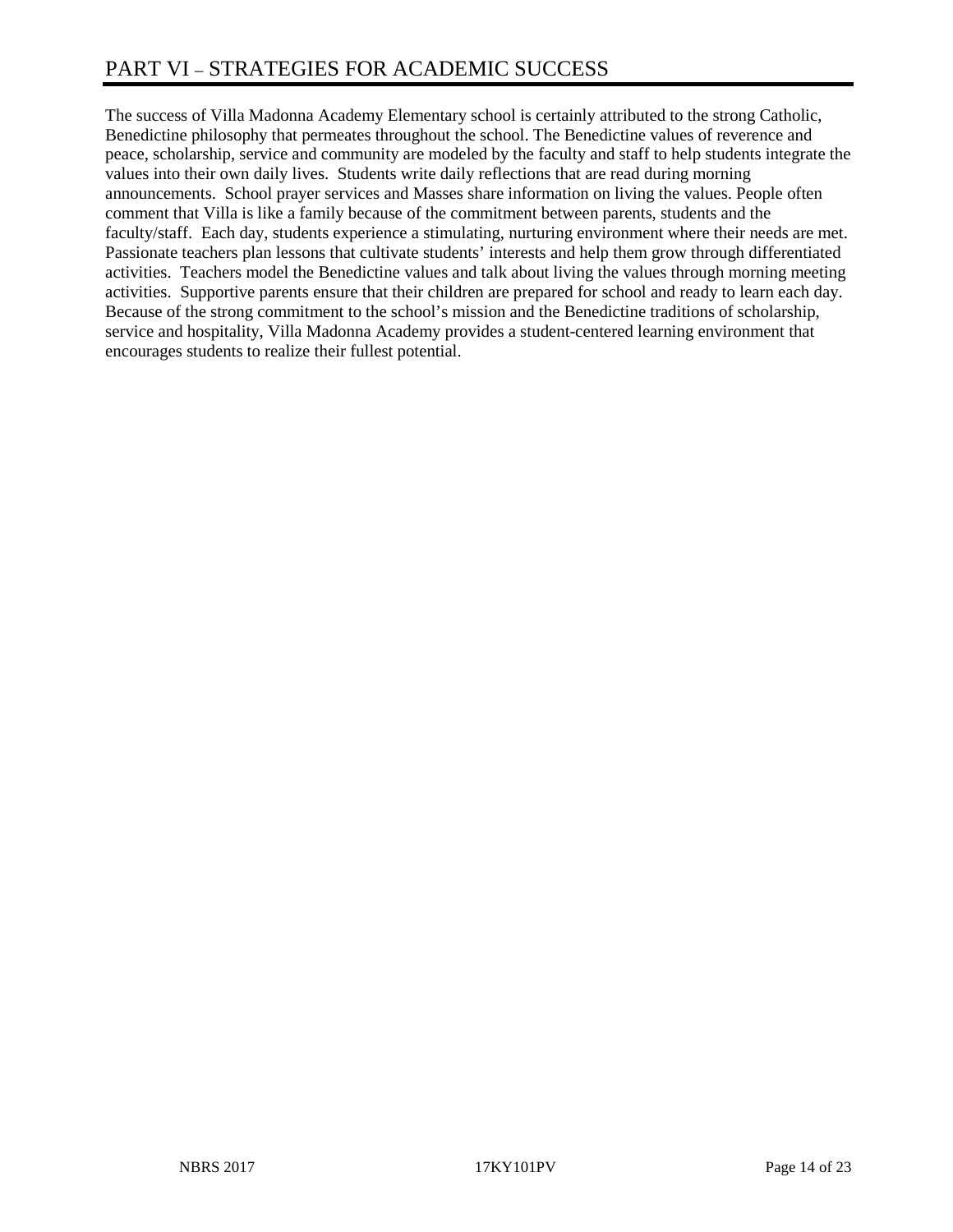# PART VII – NON-PUBLIC SCHOOL INFORMATION

1. Non-public school association(s): Catholic

Identify the religious or independent associations, if any, to which the school belongs. Select the primary association first.

|    | 2. Does the school have nonprofit, tax-exempt $(501(c)(3))$ status?                                    | Yes X  | No. |
|----|--------------------------------------------------------------------------------------------------------|--------|-----|
| 3. | What is the educational cost per student?<br>(School budget divided by enrollment)                     | \$8345 |     |
| 4. | What is the average financial aid per student?                                                         | \$380  |     |
| 5. | What percentage of the annual budget is devoted to<br>scholarship assistance and/or tuition reduction? | 6%     |     |
| 6. | What percentage of the student body receives<br>scholarship assistance, including tuition reduction?   | 21%    |     |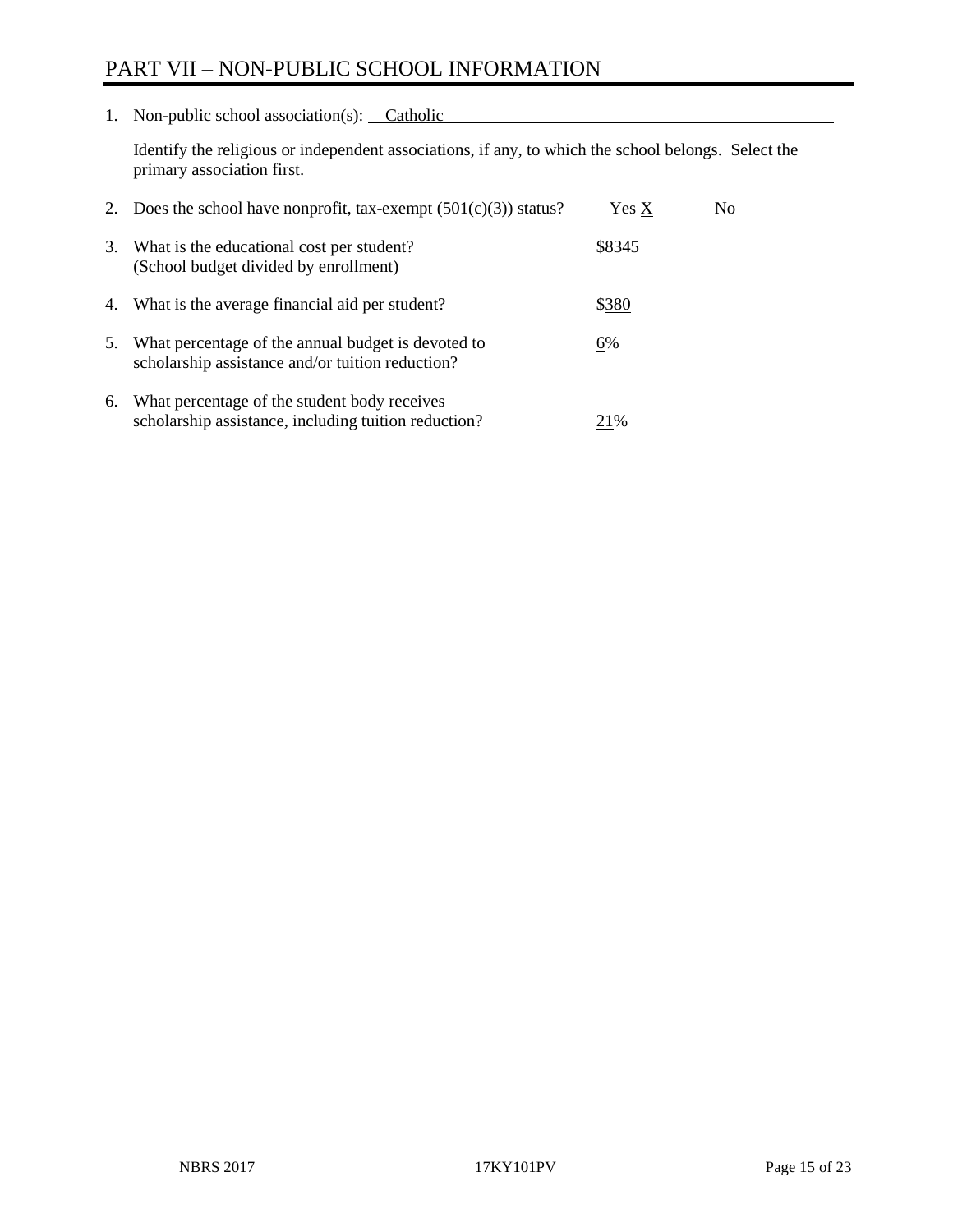# PART VIII – ASSESSMENT RESULTS FOR NORM-REFERENCED TESTS

#### **REFERENCED BY NATIONAL NORMS**

| Subject: Math<br><b>Edition/Publication Year:</b> N/A | Test:<br>Terra Nova 3<br><b>Publisher: CTB McGraw</b> | 3<br><b>Grade:</b><br>Scores are reported here |
|-------------------------------------------------------|-------------------------------------------------------|------------------------------------------------|
|                                                       | Hill                                                  | as: Scaled scores                              |
| School Year                                           | 2015-2016                                             |                                                |
| Testing month                                         | Apr                                                   |                                                |
| <b>SCHOOL SCORES</b>                                  |                                                       |                                                |
| <b>Average Score</b>                                  | 659                                                   |                                                |
| Number of students tested                             | 35                                                    |                                                |
| Percent of total students tested                      | 100                                                   |                                                |
| Number of students alternatively assessed             | $^{(1)}$                                              |                                                |
| Percent of students alternatively assessed            | 0                                                     |                                                |
| <b>SUBGROUP SCORES</b>                                |                                                       |                                                |
| 1. Other 1                                            |                                                       |                                                |
| <b>Average Score</b>                                  |                                                       |                                                |

**NOTES:** 

**2. Other 2** Average Score

**3. Other 3** Average Score

Number of students tested

Number of students tested

Number of students tested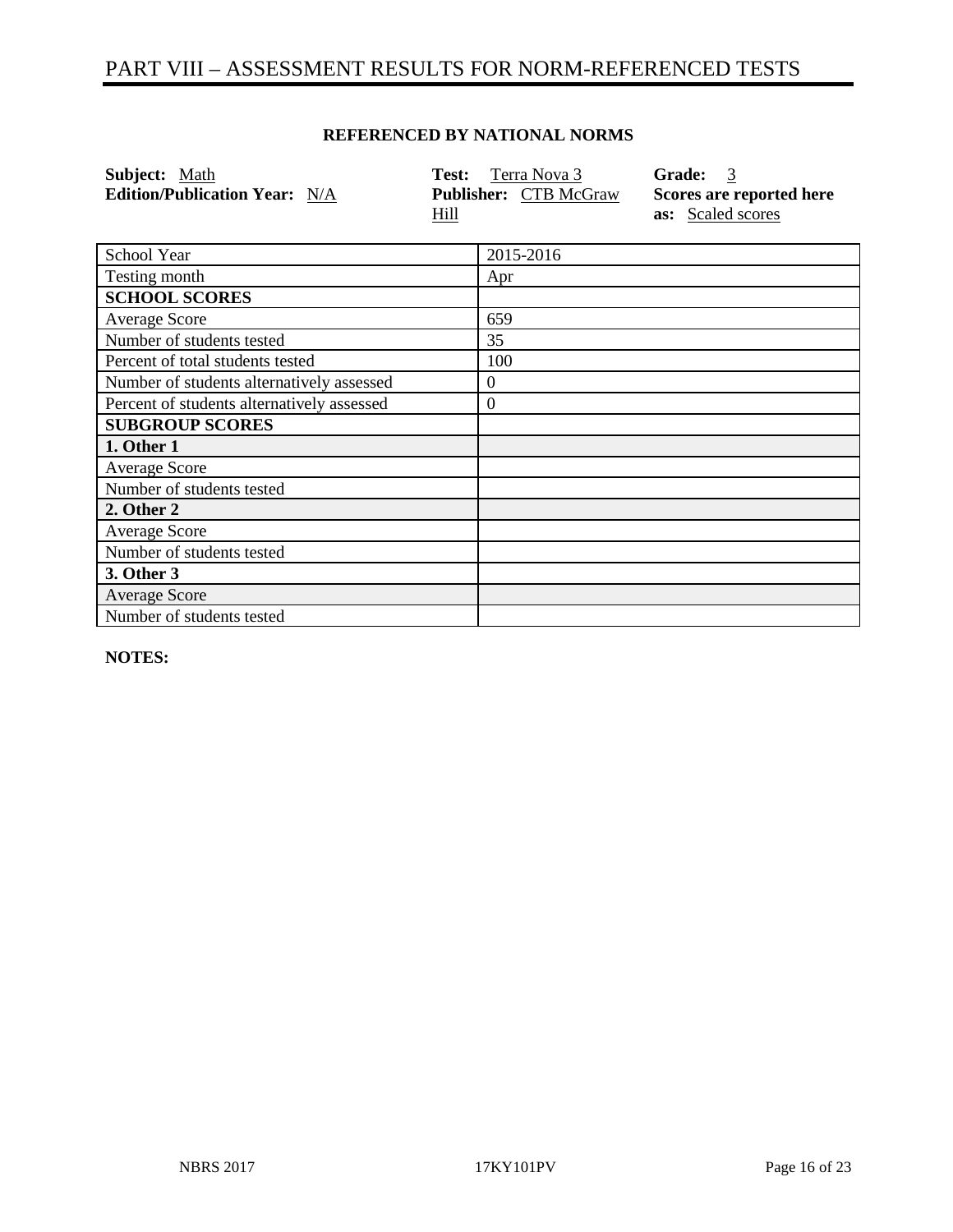| <b>Subject:</b> Math                 | <b>Test:</b> Terra Nova 3    | Grade: 4                 |
|--------------------------------------|------------------------------|--------------------------|
| <b>Edition/Publication Year:</b> N/A | <b>Publisher:</b> CTB McGraw | Scores are reported here |
|                                      | Hill                         | <b>as:</b> Scaled scores |

| School Year                                | 2015-2016 |
|--------------------------------------------|-----------|
| Testing month                              | Apr       |
| <b>SCHOOL SCORES</b>                       |           |
| <b>Average Score</b>                       | 662       |
| Number of students tested                  | 32        |
| Percent of total students tested           | 100       |
| Number of students alternatively assessed  | 0         |
| Percent of students alternatively assessed | 0         |
| <b>SUBGROUP SCORES</b>                     |           |
| 1. Other 1                                 |           |
| <b>Average Score</b>                       |           |
| Number of students tested                  |           |
| 2. Other 2                                 |           |
| <b>Average Score</b>                       |           |
| Number of students tested                  |           |
| 3. Other 3                                 |           |
| <b>Average Score</b>                       |           |
| Number of students tested                  |           |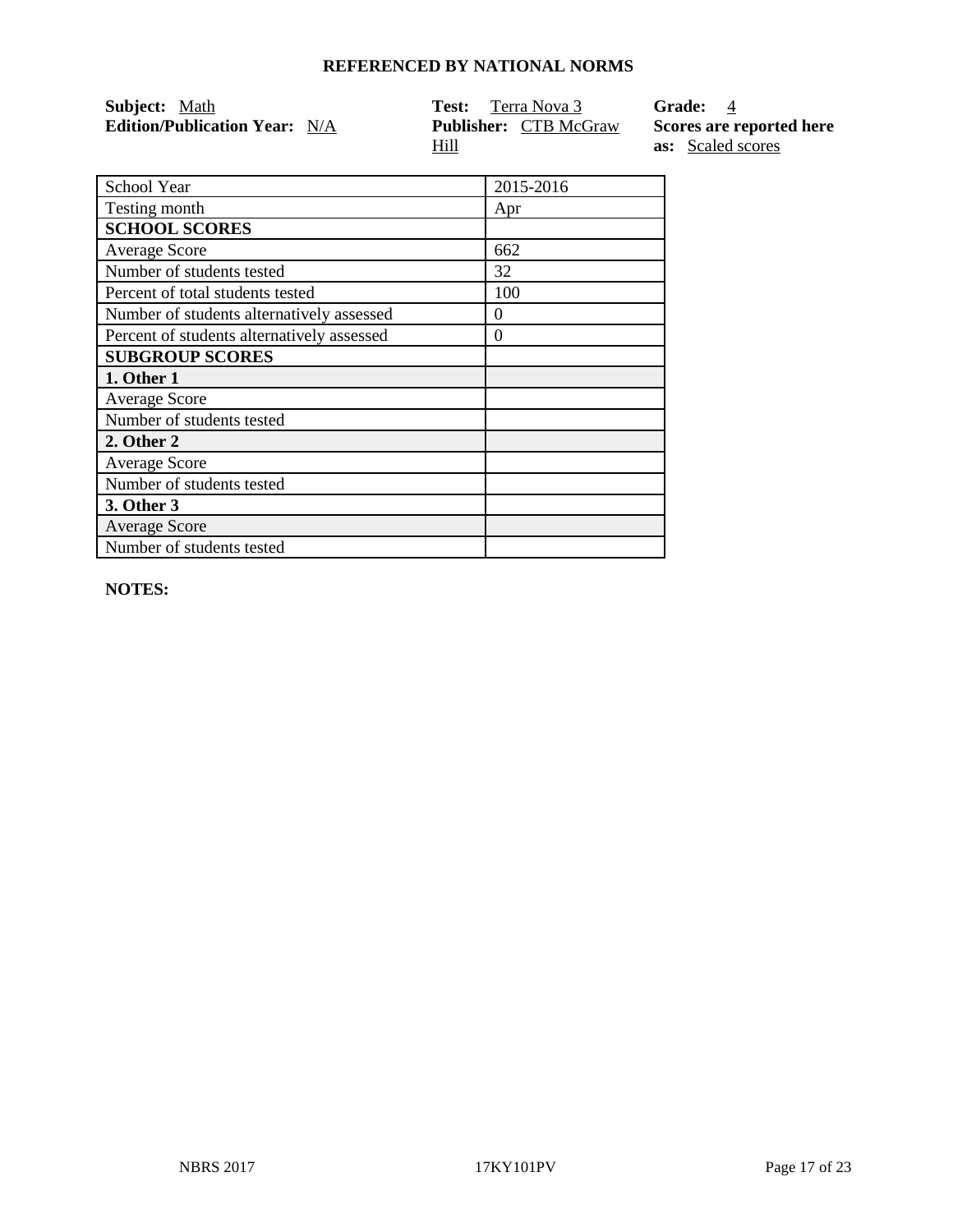| <b>Subject:</b> Math                 | <b>Test:</b> Terra Nova 3    | Grade: 5                 |
|--------------------------------------|------------------------------|--------------------------|
| <b>Edition/Publication Year:</b> N/A | <b>Publisher:</b> CTB McGraw | Scores are reported here |
|                                      | Hill                         | <b>as:</b> Scaled scores |

| School Year                                | 2015-2016 |
|--------------------------------------------|-----------|
| Testing month                              | Apr       |
| <b>SCHOOL SCORES</b>                       |           |
| <b>Average Score</b>                       | 673.2     |
| Number of students tested                  | 44        |
| Percent of total students tested           | 100       |
| Number of students alternatively assessed  | 0         |
| Percent of students alternatively assessed | 0         |
| <b>SUBGROUP SCORES</b>                     |           |
| 1. Other 1                                 |           |
| <b>Average Score</b>                       |           |
| Number of students tested                  |           |
| 2. Other 2                                 |           |
| <b>Average Score</b>                       |           |
| Number of students tested                  |           |
| 3. Other 3                                 |           |
| <b>Average Score</b>                       |           |
| Number of students tested                  |           |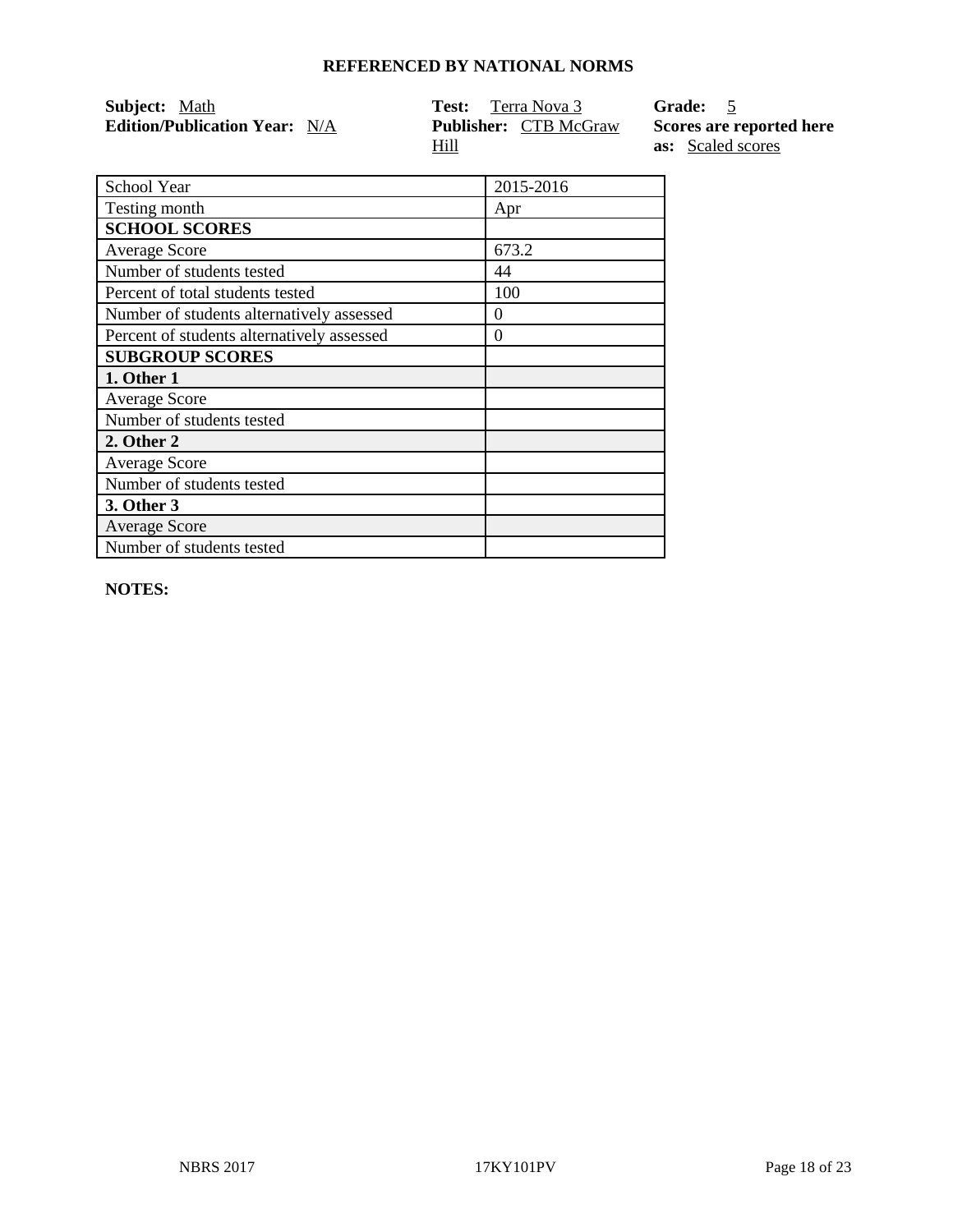| <b>Subject:</b> Math                 | <b>Test:</b> Terra Nova 3    | Grade: 6                 |
|--------------------------------------|------------------------------|--------------------------|
| <b>Edition/Publication Year:</b> N/A | <b>Publisher:</b> CTB McGraw | Scores are reported here |
|                                      | Hill                         | <b>as:</b> Scaled scores |

| School Year                                | 2015-2016 |
|--------------------------------------------|-----------|
| Testing month                              | Apr       |
| <b>SCHOOL SCORES</b>                       |           |
| <b>Average Score</b>                       | 699.8     |
| Number of students tested                  | 26        |
| Percent of total students tested           | 100       |
| Number of students alternatively assessed  | 0         |
| Percent of students alternatively assessed | 0         |
| <b>SUBGROUP SCORES</b>                     |           |
| 1. Other 1                                 |           |
| <b>Average Score</b>                       |           |
| Number of students tested                  |           |
| 2. Other 2                                 |           |
| <b>Average Score</b>                       |           |
| Number of students tested                  |           |
| 3. Other 3                                 |           |
| <b>Average Score</b>                       |           |
| Number of students tested                  |           |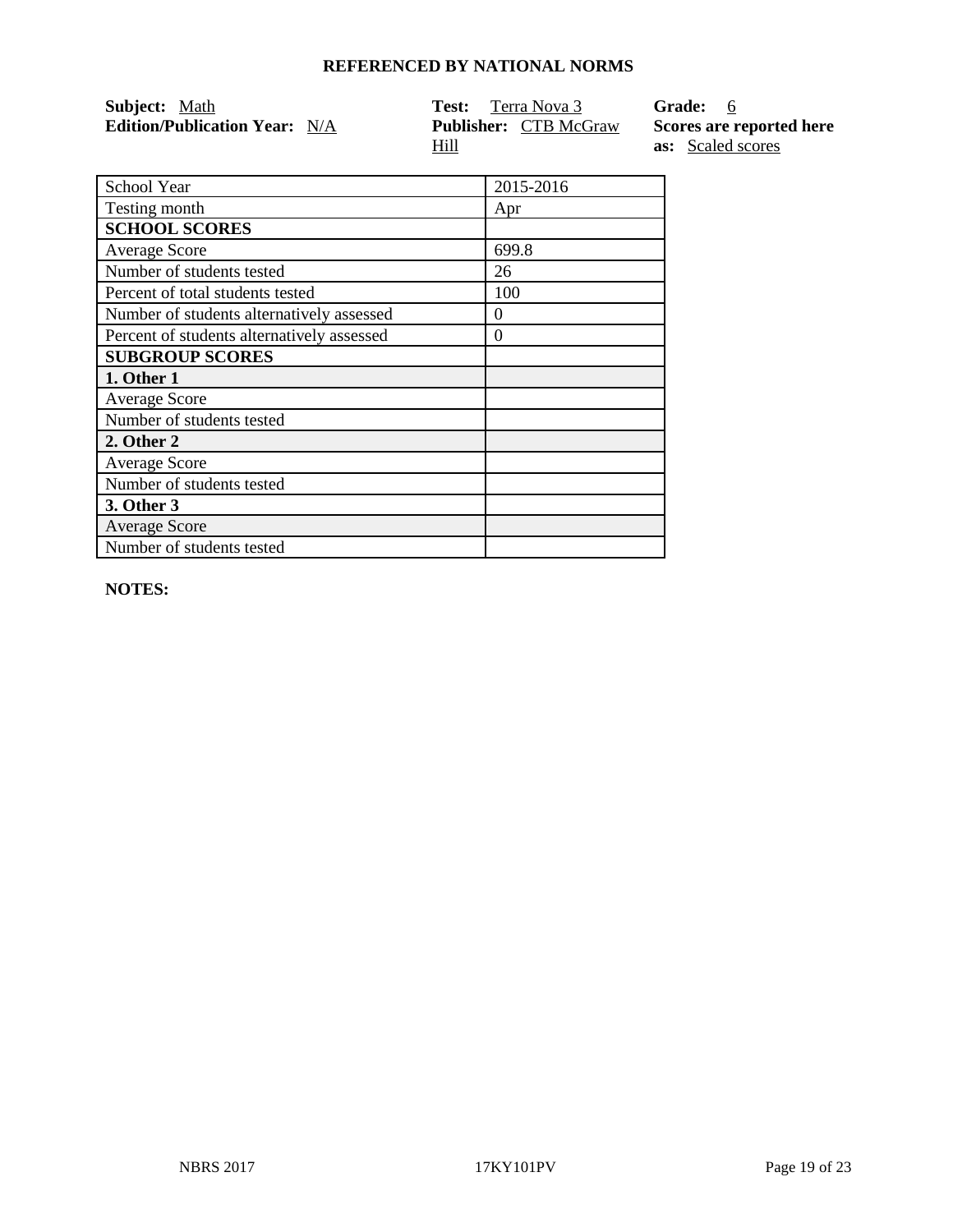| <b>Subject:</b> Reading/ELA          | <b>Test:</b> Terra Nova 3    | Grade: 3                 |
|--------------------------------------|------------------------------|--------------------------|
| <b>Edition/Publication Year:</b> N/A | <b>Publisher:</b> CTB McGraw | Scores are reported here |
|                                      | Hill                         | <b>as:</b> Scaled scores |

| School Year                                | 2015-2016 |
|--------------------------------------------|-----------|
| Testing month                              | Apr       |
| <b>SCHOOL SCORES</b>                       |           |
| <b>Average Score</b>                       | 659.9     |
| Number of students tested                  | 35        |
| Percent of total students tested           | 100       |
| Number of students alternatively assessed  | 0         |
| Percent of students alternatively assessed | 0         |
| <b>SUBGROUP SCORES</b>                     |           |
| 1. Other 1                                 |           |
| <b>Average Score</b>                       |           |
| Number of students tested                  |           |
| 2. Other 2                                 |           |
| <b>Average Score</b>                       |           |
| Number of students tested                  |           |
| 3. Other 3                                 |           |
| <b>Average Score</b>                       |           |
| Number of students tested                  |           |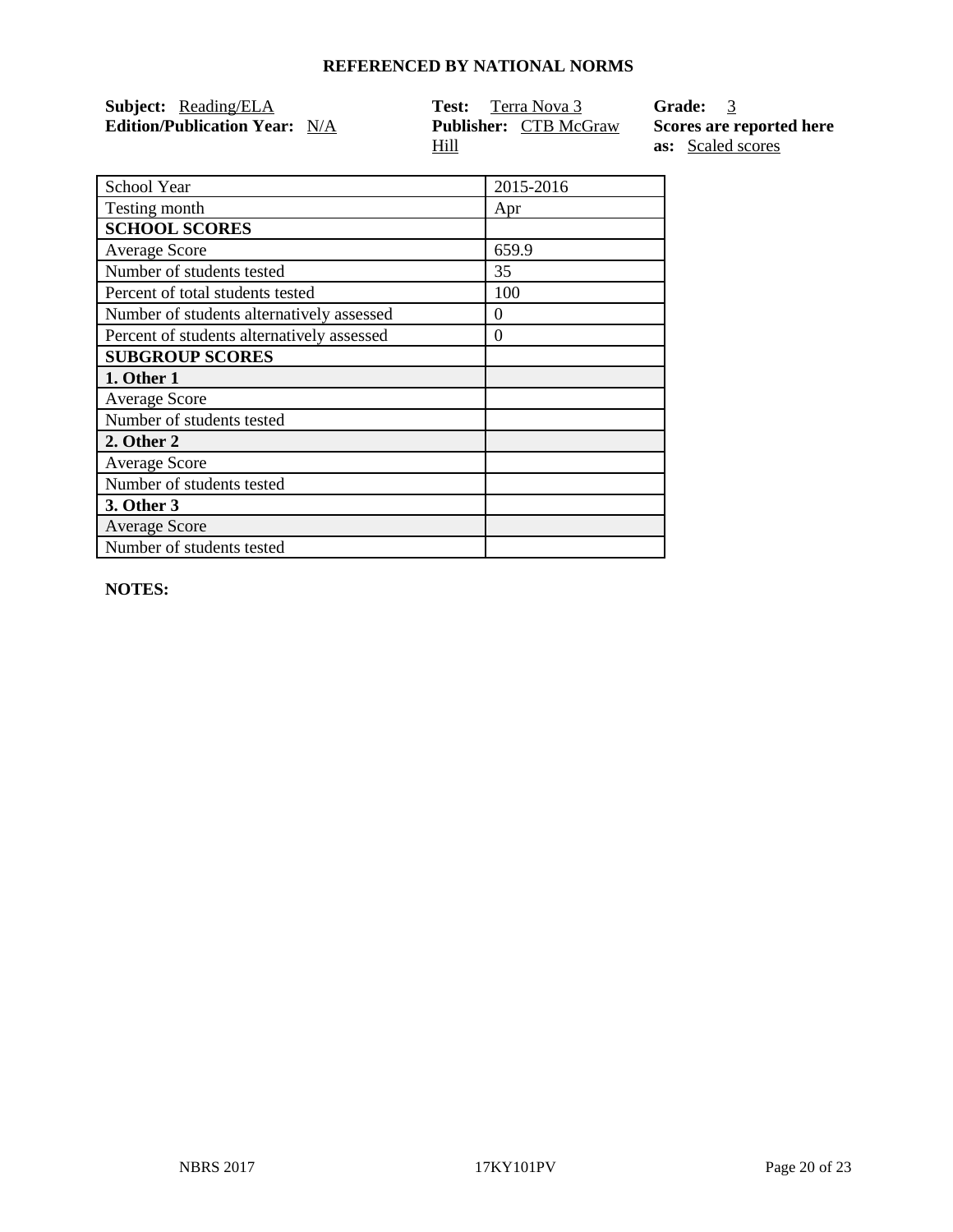| <b>Subject:</b> Reading/ELA          | <b>Test:</b> Terra Nova 3    | Grade: 4                 |
|--------------------------------------|------------------------------|--------------------------|
| <b>Edition/Publication Year:</b> N/A | <b>Publisher:</b> CTB McGraw | Scores are reported here |
|                                      | Hill                         | <b>as:</b> Scaled scores |

| School Year                                | 2015-2016 |
|--------------------------------------------|-----------|
| Testing month                              | Apr       |
| <b>SCHOOL SCORES</b>                       |           |
| <b>Average Score</b>                       | 680.2     |
| Number of students tested                  | 32        |
| Percent of total students tested           | 100       |
| Number of students alternatively assessed  | 0         |
| Percent of students alternatively assessed | $\theta$  |
| <b>SUBGROUP SCORES</b>                     |           |
| 1. Other 1                                 |           |
| <b>Average Score</b>                       |           |
| Number of students tested                  |           |
| 2. Other 2                                 |           |
| <b>Average Score</b>                       |           |
| Number of students tested                  |           |
| 3. Other 3                                 |           |
| <b>Average Score</b>                       |           |
| Number of students tested                  |           |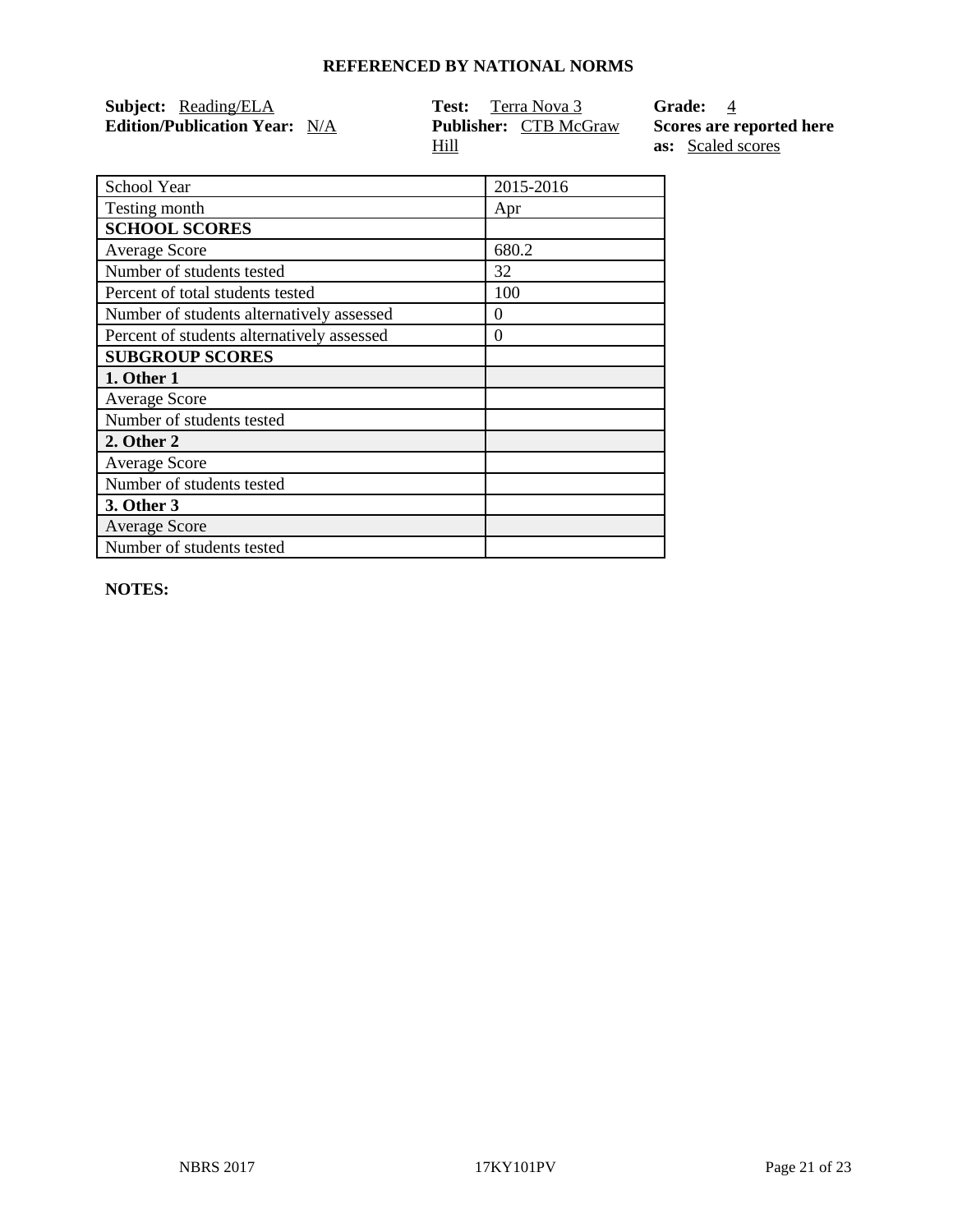| <b>Subject:</b> Reading/ELA          | <b>Test:</b> Terra Nova 3    | Grade: 5                 |
|--------------------------------------|------------------------------|--------------------------|
| <b>Edition/Publication Year:</b> N/A | <b>Publisher:</b> CTB McGraw | Scores are reported here |
|                                      | Hill                         | <b>as:</b> Scaled scores |

| School Year                                | 2015-2016 |
|--------------------------------------------|-----------|
| Testing month                              | Apr       |
| <b>SCHOOL SCORES</b>                       |           |
| <b>Average Score</b>                       | 683.9     |
| Number of students tested                  | 44        |
| Percent of total students tested           | 100       |
| Number of students alternatively assessed  | $\theta$  |
| Percent of students alternatively assessed | 0         |
| <b>SUBGROUP SCORES</b>                     |           |
| 1. Other 1                                 |           |
| <b>Average Score</b>                       |           |
| Number of students tested                  |           |
| 2. Other 2                                 |           |
| <b>Average Score</b>                       |           |
| Number of students tested                  |           |
| 3. Other 3                                 |           |
| <b>Average Score</b>                       |           |
| Number of students tested                  |           |